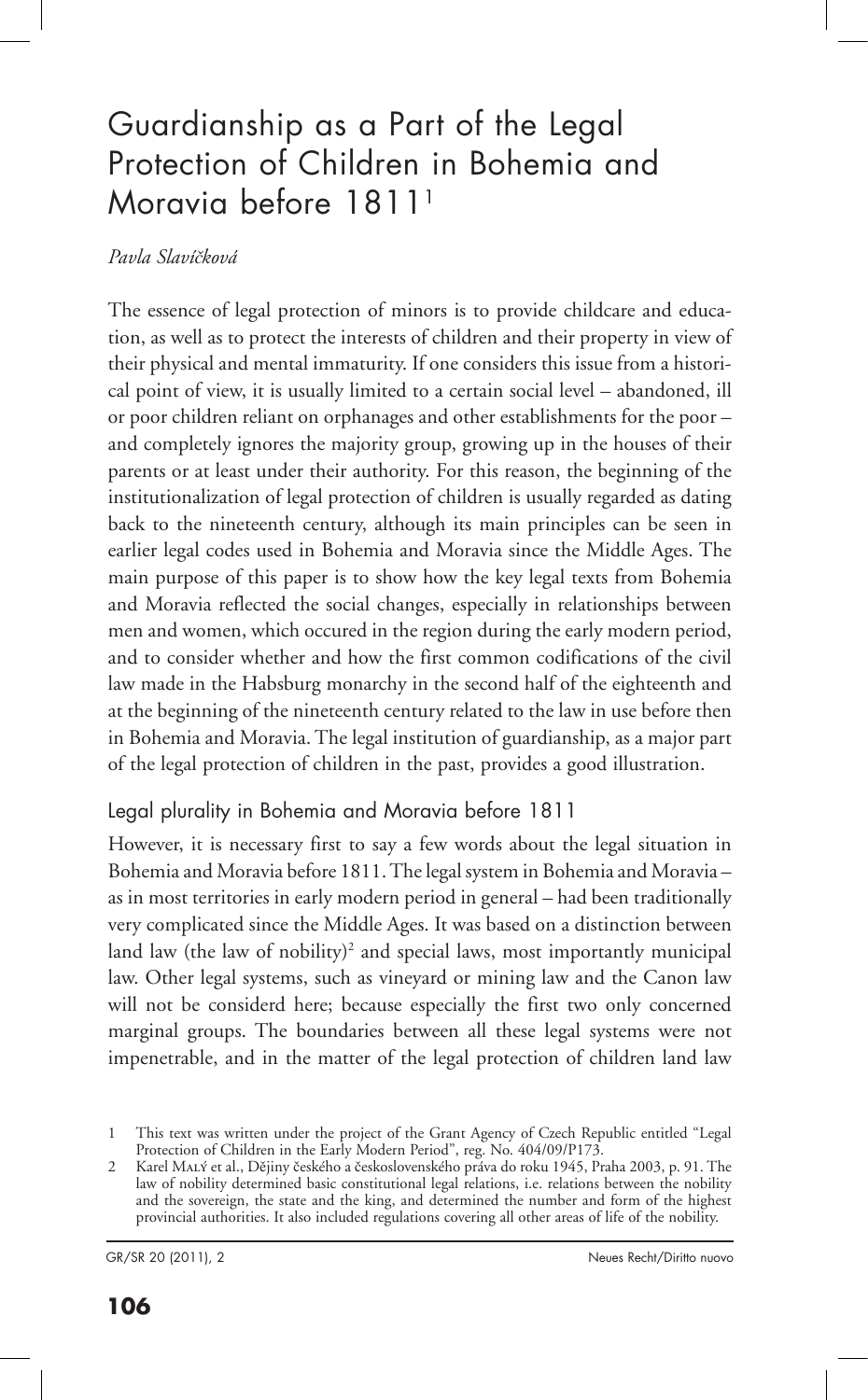and municipal law in particular influenced each other throughout their respective development.

The first legal codes, which did not at that time enforce the law, date back to the fourteenth century.<sup>3</sup> The oldest legal book preserved in its entirety is the *Rožmberská kniha* (Rosenberg Book). Some parts of this book date to the end of the thirteenth century. It was written in Czech and it contains mainly procedural and property law relating to the nobility.4 The first official code of land law for Bohemia, approved by the King and Estates, comes from the beginning of the sixteenth century and it is known as *Vladislavské zřízení zemské* (Vladislav's Land Law).5 In 1530, a part of this code was published in a new arrangement and, finally, a new Czech land constitution emerged in 1549, which was partially revised and published in 1564.<sup>6</sup> It is worth mentioning a very high quality piece called *O súdech, dskách země české knihy devatery* (Nine Books of Courts and Tables in the Czech Lands) written by Viktorin Kornel from Všehrdy (1460–1520). This was created in the course of the codification of *Vladislavské zřízení zemské*. Although this book represented the pinnacle of jurisprudence of that time, it was never used in legal practice.7 Developments in Moravia mirrored to some extent developments in Bohemia. Until the release of the first official collection of Moravian land law in 1535, the courts used the so-called *Kniha Tovačovská* (Tovačovsky's Book), which was composed in the second half of the fifteenth century by an important Moravian politician, Ctibor Tovačovský of Cimburk (1469–1494), and its revised collection, *Kniha Drnovská* (Drnovsky's Book) by Ctibor Drnovský of Drnovice from the 1520s.8 *Práva a zřízení markrabství Moravského* (Law and Constitution of Moravian Margraviate), written in 1545, was an improved version of these lawbooks and was again revised and reissued in 1562 and 1604.<sup>9</sup> Until the publication of

- 3 František HOFFMANN, Ćeské město ve středověku, Praha 1992; for earlier periods see Jiří KEJŘ, Vznik městského zřízení v českých zemích, Praha 1998; IDEM, Die mittelalterlichen Städte in den böhmischen Ländern, Köln/Weimar/Wien 2010; František Hoffmann, K oblastem českých práv městských. In: Studie o rukopisech XIV (1975), pp. 27–64.
- 4 Edition: Vincenc Brandl (Ed.), Kniha Rožmberská, kritické vydání opatřené poznámkami a glosářem jež učinil Vincenc Brandl, zemský archivář moravský, Praha 1872. From the later legal books, in the context of the codification attempts under Charles IV, the following books deserve mention: *Ordo iudicii terrae* (*Řád práva zemského*); and from later times, especially the work of the highest land judge Ondřej z Dubé *Práva zemská česká*. Edition: František Palacký (Ed.), Archiv český. Staré písemné památky české a moravské, Praha 1872; Josef Čá $\scriptstyle\rm DA}$  (Ed.), Práva zemská česká Ondřeje z Dubé, nejvyššího sudího Království českého, Praha 1930.
- 5 Edition: Petr Kreuz/Ivan Martinovský (Eds.), Vladislavské zřízení zemské a navazující prameny (Svatováclávská smlouva a Zřízení o ručnicích), Hradec Králové 2007. Its main addition was the Treaty of St. Wenceslas from 1517 that clarified the legal relations between the nobility and towns in the Czech lands.
- 6 Editon: Josef Jireček/Hermenegild Jireček (Eds.), Zemská zřízení království českého 16. věku, Praha 1882.
- 7 Edition: Hermenegild Jireček (Ed.), O právích země české knihy devatery M. Viktorina ze Všehrd, Praha 1874.
- 8 Edition: Karel Josef Demuth (Ed.), Kniha Tovačovská Pana Ctibora z Cimburka a z Tovačova, Brno 1858; Vincenc Brandl (Ed.), Kniha drnovská, Brno 1868.
- 9 Edition: František Čáda (Ed.), Zemské zřízení moravské z roku 1535 spolu s tiskem z roku 1562 nově vydaným, Praha 1937.

SLAVÍČKOVÁ: Guardianship as a Part of the Legal Protection of Children, 106–125 GR/SR 20 (2011), 2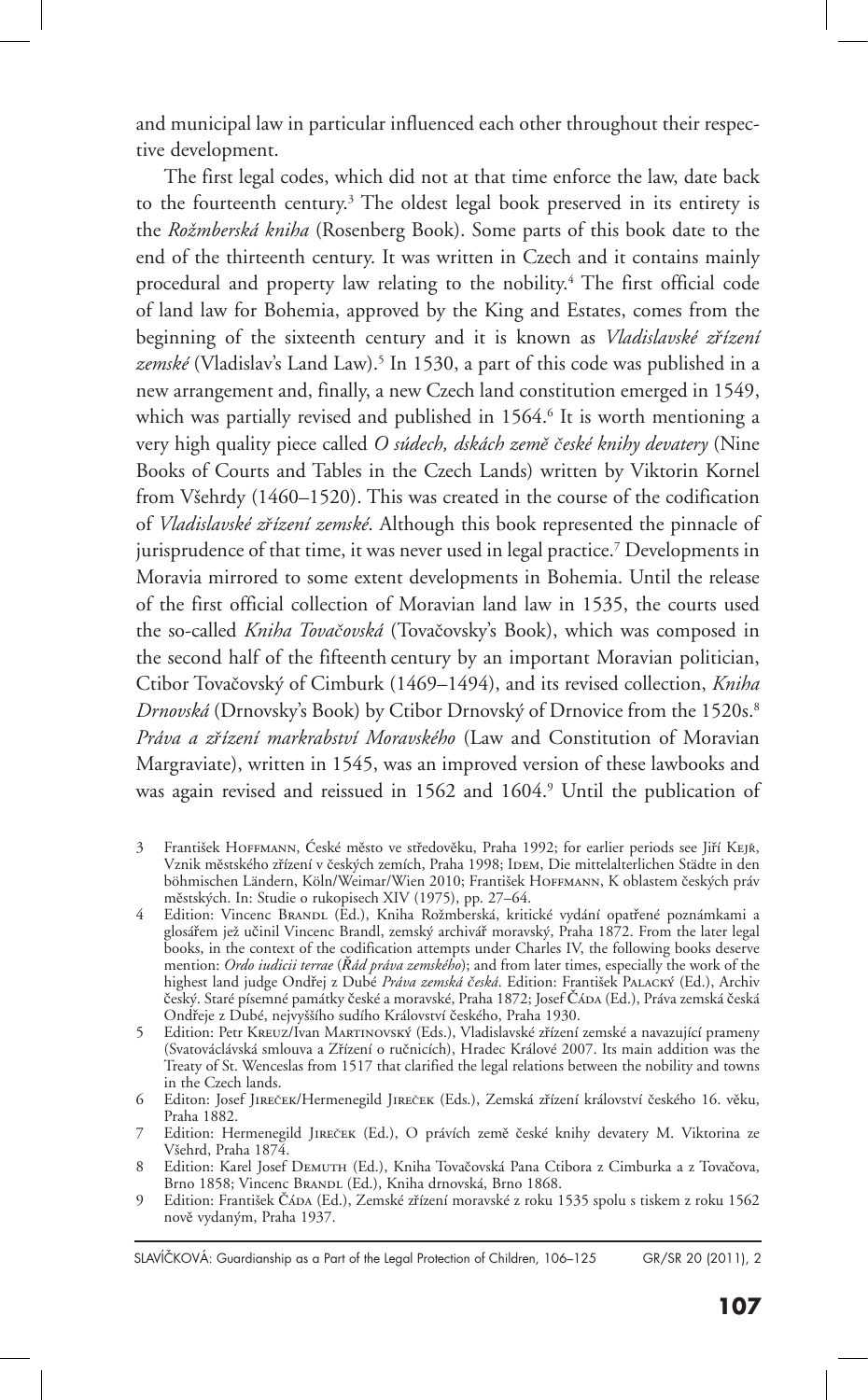the Josephinian lawbook in 1786 and the *Allgemeines Bürgerliches Gesetzbuch (*ABGB) in 1811*,* the key book for land law was the *Verneuerte Landes Ordnung* (Renewed Land Law), which was issued respectively for Bohemia (1627) and Moravia (1628), with an amendment in 1640 called *Novellae et Declaratoria*. 10

The situation with municipal law in the Czech Lands was much more complicated than with land law. Various lawbooks contained regulations on the protection of immature persons, but the key text was *Práva městská Království českého* (Municipal Law of the Kingdom of Bohemia).11 The author of this book, Pavel Kristián of Koldín (1530–1589) was an important Czech lawyer, poet and dean at Prague University. This was the first official codification of municipal law in the Czech Lands, approved by the monarch in 1579. This attempt to create a unified municipal lawbook had been preceded by an unsuccessful attempt by Brikcí of Licsko (1488–1544), which had not been approved by the ruler.12 The content of *Práva městská Království českého* was based on the domestic law applied in the Old Town of Prague<sup>13</sup>, the municipal law of Brno and Jihlava, the land law of Bohemia and Moravia and Roman law. Saxon-Magdeburg law, applied in almost half of the cities in Bohemia and Moravia, was not included in the codification.14 The intention of Maximilian II, who ordered the codification to be carried out, was to unify the system of municipal law in Bohemia, Moravia and Silesia and to introduce unified legal norms to guide all the burghers in these lands. This process of unification eventually took more than 150 years.<sup>15</sup> While the towns under Prague municipal law started to apply this new lawbook in the following year, other towns

- 10 Edition: Hermenegild Jireček (Ed.), Verneuerte Landes-Ordnung des Erb-Markgrafthums Mähren. Obnovené zřízení zemské dědičného markhrabství moravského 1628, Brno 1890; Obnowené Práwo a Zrjzenj Zemské Dedjcného Králowstwj Cžeského / Cýsare Ržijmské Vherského a Cžeského, etc. Krále, etc. Geho Milosti Ferdynanda Druhého etc., http://kramerius. mzk.cz, 3.4.2012; Edition of the Novellae et Declaratoria in: Karel Malý/Ladislav Soukup, Vývoj české ústavnosti v letech 1618–1918, Praha 2006.
- 11 Edition: Josef Jireček (Ed.), M. Pavel Kristián z Koldína Práva městská království českého a markrabství moravského, Praha 1876. Literature: Jaromír Štěpán, Studie o kompilační povaze Koldínových Práv městských, Praha 1940; Bedřich Peška, O mistru Pavlovi Krystianovi z Koldína a jeho pozůstalostech. In: Právník III (1864), pp. 195–234; Karel Malý (Ed.), Městské právo v 16.–18. století v Evropě, Praha 1982.
- 12 Edition: Josef Jireček/Hermenegild Jireček (Eds.), M. Brikcího z Licka práva městská, Praha 1880. Literature: Jaromír Čelakovský, O Právech městských M. Brikcího z Licska a o poměru jich k starším sbírkám právním, Praha 1880.
- 13 Edition: Emil Franz Rössler (Ed.), Das Altprager Stadtrecht aus dem XIV. Jahrhunderte, Prag 1845. Literature: Bedřich MENDL, Tak řečené právo norimberské, Praha 1939; Wilhelm Weizsäcker, Die Altstadt Prag und das Nürnberger Recht. In: ZRG, GA 60 (1940), pp. 117–142; Jaromír Štěpán, Ke krystalizačnímu procesu městského práva českého. In: Městské právo v 16.–18. století v Evropě (1982), pp. 267–276.
- 14 Edition: Hermenegild Jireček (Ed.), Extrakt hlavnějších a přednějších atikuluov z práv Sasských anebo Magdburských, Jeho Mti. Císařské, Maximilianovi Druhému etc. podaný od Litoměřických i jiných měst týchž práv užívajících. 13. Februarii Anno etc. 1571 (Spisy právnické o právu českém v XVI-tém století), Vídeň 1883.
- 15 Pavla Slavíčková, Proces zániku litoměřické a olomoucké oblasti sasko magdeburského práva v Čechách a na Moravě. In: Karel Malý (ed.), Práva městská království českého, (in print).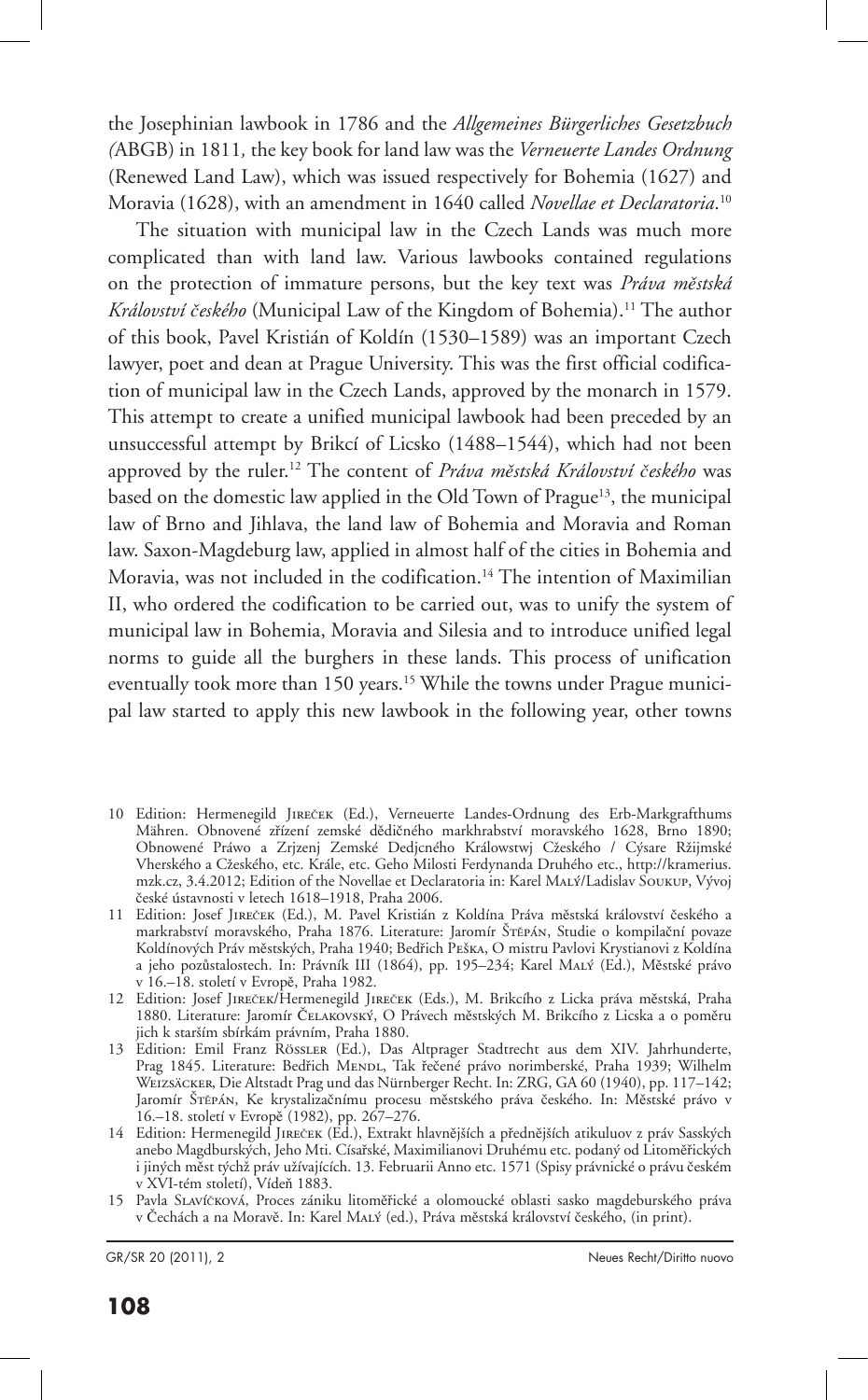in Bohemia stayed with the Litoměřice version of Saxon-Magdeburg law<sup>16</sup>, and changed over just before the outbreak of the Thirty Years' War. Towns in Moravia which used Saxon-Magdeburg law<sup>17</sup>, with their court of appeal in Olomouc, and those applying the autochtonous law of Brno-Jihlava<sup>18</sup> managed to preserve their own legal sovereignty throughout the seventeenth century and started to apply the lawbook of Pavel Kristián of Koldín definitively only in the first half of the eighteenth century. Unlike the *Verneuerte* 

- 16 Edition: Vladimír Spáčil/Libuše Spáčilová (Eds.), Míšenská právní kniha: historický kontext, jazykový rozbor, edice, Olomouc 2010 (German); IDEM, Památná kniha olomoucká z let 1430–1492, Olomouc 2004 (Latin); IDEM, Nejstarší městská kniha Olomoucká (Liber actuum notabilium) z let 1343–1420, Olomouc 1982 (Latin). Literature: Julius Lippert, Geschichte der Stadt Leitmeritz (Beiträge zur Geschichte Böhmens, Abteilung II. Orts-Geschichten II), Prag 1871; Wilhelm Weizsäcker, Leitmeritz als Vorort des Magdeburger Rechts in Böhmen. In: Neues Archiv für Sächsiche Geschichte 60/I (1939), pp. 1–23; IDEM, Zur Geschichte der Sammlungen Magdeburger Schöffensprüche im böhmischen Raum. In: Wolgang KUGEL (Ed.), Festschrift Adolf Zycha zum 70. Geburtstag am 17. Oktober 1941, Weimar 1941, pp. 265-284; Karel TIEFTRUNK, Kmetská stolice Magdeburského práva. In: Památky archeologické a místopisné IV (1860), pp. 122–130; Jaromír Štěpán, Litoměřický extrakt z r. 1571. In: Václav Vaněček (Ed.), Miscellanea historico-iuridica k šedesátým narozeninám Jana Kaprase (1940), pp. 256–277; Jaromír Čelakovský, O právních rukopisech města Litoměřic. In: Časopis muzea Království českého LIII (1879), pp. 143–153; LIV (1880), pp. 542–558.
- 17 Edition: Barbora Kocánová/Jindřich Tomas et al. (Eds.), Libri civitas III. Městská kniha Litoměřic (1341)–1562 v kontextu písemností městské kanceláře, Ústí nad Labem 2006 (Latin); Wilhelm Weizsäcker, Magdeburger Schöffensprüche und Rechtsmitteilungen für den Oberhof Leitmeritz, Stuttgart/Berlin 1943. Literature: Otto PETERKA, Leitmeritz und das Magdeburger Recht. In: Stadt Leitmeritz 1227–1927. Festschrift zur Feier des 700-jährigen Bestandes als Stadt, Leitmeritz 1927, pp. 79–88; Otto PETERKA/Wilhelm WEIZSÄCKER, Beiträge zur Rechtsgeschichte von Leitmeritz, Prag 1944; Antonín KOBLIHA, Urkunden Sammlung betreffend die Privilegien und Rechte des hochwürdigst getreuen Metropolitankapitels zu Olmütz, Olmütz 1890; Hans Kux, Verwaltungsgeschichte der Stadt Olmütz, Olmütz 1942; Josef TEIGE, Kdy a kým zavedeno bylo právo magdeburské na Moravě. In: Právník (1920), pp. 244–248; Vladimír Spáčit., K počátkům olomouckého městského práva. In: Pocta PhDr. Evě Šmilauerové (1995), pp. 143–150; Vincenc Prasek, Organisace práv magdeburských na sev. Moravě a v rak. Slezsku, Olomouc 1900; Idem, Tovačovská kniha ortelů olomuckých. Sbírka naučení a rozsudků vedle práva magdeburského vrchním právem olomuckým menšímu právu tovačovskému od r. 1430 do 1689 vydávaných, Olomouc 1896; Idem, Das Olmützer Stadtgericht als Oberhof von 1590–1620, Olmütz 1896; Ferdinand Bisсноғғ, Deutsches Recht in Olmütz. Ein rechtsgeschichtliches Fragment, Olomouc 1855; Wilhelm Weizsäcker, Die Rechtsmitteilung Breslau an Olmütz. In: Franz Laufke (Ed.), Festschrift für Otto Peterka zum 60. Geburtstag, Brünn et al. 1936, pp. 85-103; Alfred Fischel, Die Olmützer Gerichtsordnung. Ein Beitrag zur Geschichte des Österreichischen Prozessrechtes, Brünn 1903.
- 18 Edition: Emil Franz Rössler (Ed.), Die Stadtrechte von Brünn aus dem XII. und XIV. Jahrhundert, Prag 1852; Miroslav FLODR (Ed.), Právní kniha města Brna z poloviny 14. století, vol. 1-3, Brno 1992–1993 (Latin); IDEM, Pamětní kniha města Brna z let 1391–1515, Brno 2010 (Latin); Idem, Manipulus vel directorium iuris civilis. Příručka práva městského, Brno 2008 (Latin); IDEM, Pamětní kniha města Brna z let 1343–1376 (1379), Brno 2005 (Latin); IDEM, Iura originalia civitatis Brunensis: Privilegium čes. krále Václava I. z ledna roku 1243 pro město Brno, Brno 1993 (Latin); Idem, Nálezy brněnského městského práva (1389), Brno 2007; Johann Adolf Tomaschek, Der Oberhof Iglau und seine Schöppensprüche aus dem XIII.–XIV. Jahrhundert, Innsbruck 1868. Literature: Wilhelm Weizsäcker, Wien und Brünn in der Stadtrechtsgeschichte. In: ZRG, GA 70 (1953), pp. 125-158; Bertold Bretholz, Johann von Gelnhausen. In: ZVGMS 7 (1903), p. 21; Johann Adolf Tomaschek, Recht und Verfassung der Markgrafschaft Maehren im XV. Jahrhundert, Brünn 1863; Wilhelm Saliger' Über das Olmützer Stadtbuch des Wenzel von Iglau, Brünn 1882; Ivan ŠTARHA, Okruh brněnského městského práva v době předbělohorské. In: Brno v minulosti a dnes 8 (1966), pp. 172–188; IDEM, Okruh brněnského městského práva. In: Brno mezi městy střední Evropy (1983), pp. 158–165; František HOFFMANN, Brněnské městské právo. In: Brno mezi městy střední Evropy (1983), pp. 166–180; Miroslav Flodr, Brněnské městské právo, Brno 2001; Idem, Brněnské městské právo po smrti notáře Jana (1359–1389), Brno 2006; Gertrud Schubart-Fikentscher, Das Eherecht im Brünner Schöffenbuch, Stuttgart 1935.

SLAVÍČKOVÁ: Guardianship as a Part of the Legal Protection of Children, 106-125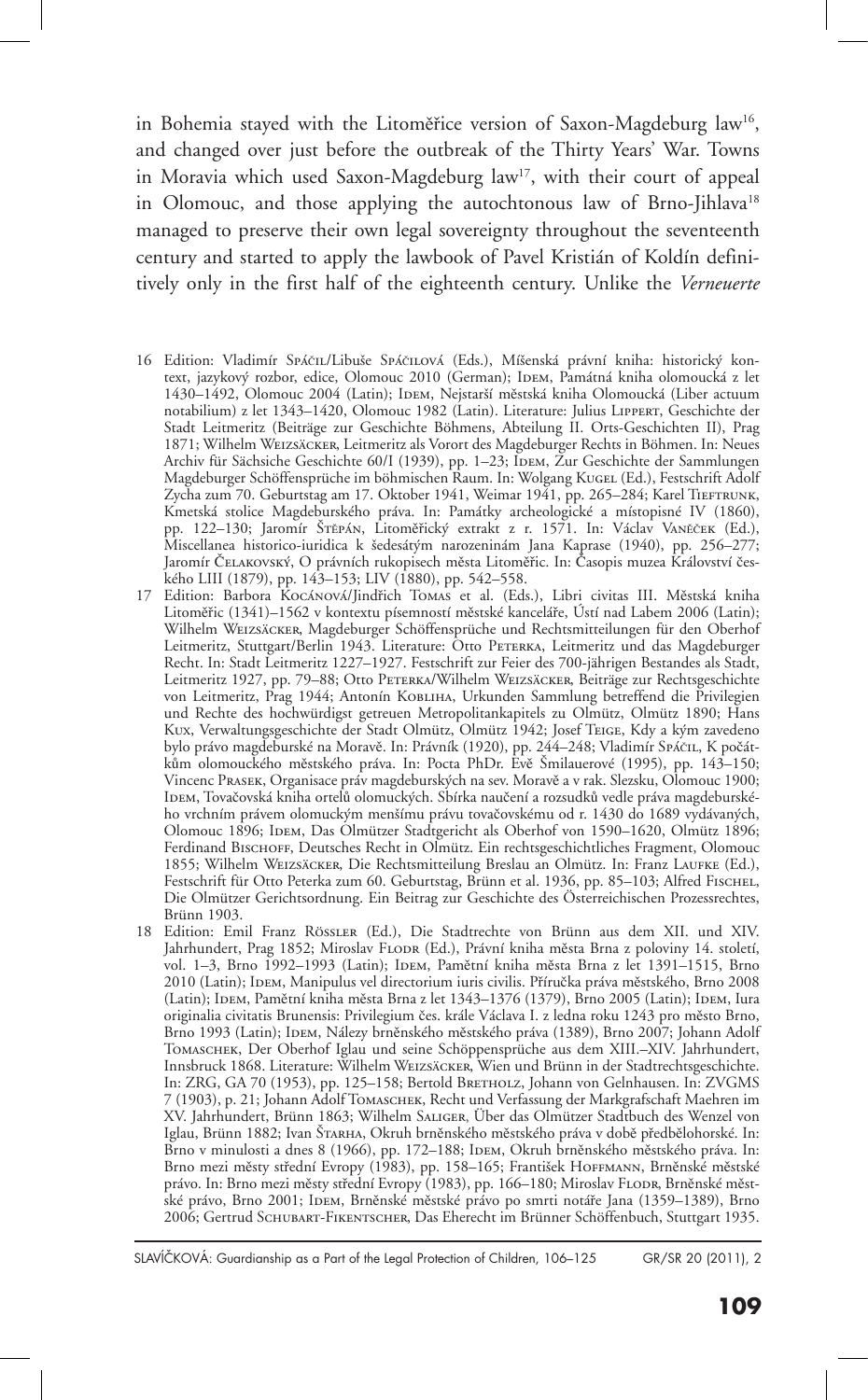*Landes Ordnung*, *Práva městská Království českého* was strongly influenced by Roman law, or at least by its classifications, which, together with many other elements, were adopted by the author and adjusted to local purposes.19 The lawbook contained legal norms which basically regulated the lives of the citizens, the administration and the judiciary of the towns. In the middle of the seventeenth century, a decree by Emperor Ferdinand II introduced mutual subsidiarity between *Práva městská Království českého* and the *Verneuerte Landes Ordnung*. Some time later, the application of *Práva městská Království českého* was extended to include other subjects. At the same time, the law contained in these codes was gradually being supplemented by the rulers' decrees, instructions, rescripts, patents, pragmatics, privileges and other legal norms, which partially superseded parts of both these lawbooks. The civil code of Maria Theresia, *Codex Theresianus*<sup>20</sup>, was never brought into effect, but a unified system was finally introduced by the civil code of Joseph II of 1786, translated into Czech by Josef Valentin Zlobický as *Všeobecná práva městská* and especially by the *ABGB* of 1811<sup>21</sup>, at the end of the period under consideration.

This brief outline of the development of legal codes provides the background to the issue which concerns us here: the legal protection of children. In the past this was divided into two separate areas: paternal authority and trusteeship, i.e. the protection of orphans by guardians. The latter is the main topic we want to discuss in this paper but for the sake of completeness we shall consider the first one briefly.

### Paternal authority

Paternal authority (*patria potestas*) was seen as a set of special privileges to which only the head of the family (*pater familias*) was entitled in relation to his wife and children. In a broader sense, this term denotes authority over all family members, including servants and others who shared the household.<sup>22</sup> The *pater familias* had sovereign patriarchal authority over persons as well as things. The father was the only person with responsibility for property rights, and his rights provided the basis for all the family's external economic relationships. Originally, the extent of this authority had been much broader. It included, among other things, the right to decide questions of life and death for family members*.* When exactly the father lost this absolute power we are not able

<sup>19</sup> Miroslav Boháček, Einflüsse des römischen Rechts im Böhmen und Mähren, Milano 1975.

<sup>20</sup> Edition: Philipp Harras von Harrasowsky, Der Codex Theresianus und seine Umarbeitungen, 5 volumes, Wien 1883–1886. Literature: Dějiny kodifikace rakouského práva občanského. In: Právník VII (1868), pp. 725–731, 763–769; Valentin Urfus, Koldínův zákoník a příprava osnovy rakouského tereziánského kodexu. In: Městské právo v 16.–18. století v Evropě (1982), pp. 331–339; Jaromír Čelakovský, O účasti právníkův a stavů ze zemí českých na kodifikaci občanského práva rakouského, Praha 1911.

<sup>21</sup> Edition: Obecný zákoník občanský ze dne 1. června 1811. In: Ilona SCHELLEOVÁ/Karel SCHELLE (Eds.), Civilní kodexy 1811–1950–1964, Brno 1993. Cited as ABGB.

<sup>22</sup> ABGB, § 147.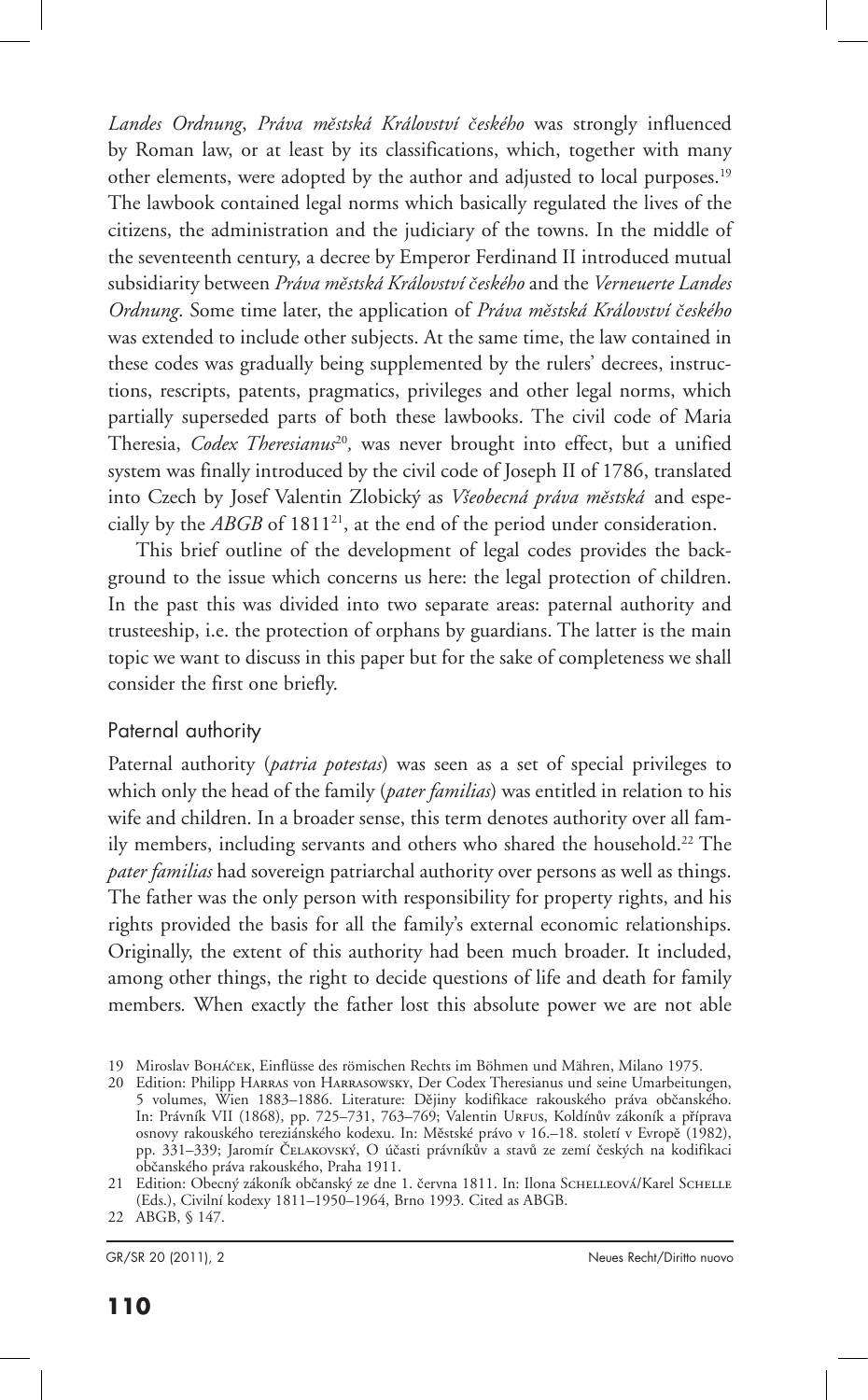to ascertain, but some aspects of it can still be found in the Bohemian and Moravian legal books from the end of the Middle Ages or the Early Modern Period mentioned above. For example in the book of municipal law from Brno, we can find such a sentence in which killing a child is not a criminal offence because of "quilibet enim in re sua, quod ei placet, facere potest".23 Also land law, namely *Řád práva zemského* (Order of the Land Law) and *Práva česká zemská* (Land Laws of Bohemia) of Ondřej of Dubá (1320–1412/1413) permitted a father to kill a child, particularly a daughter, who had voluntarily submitted to a sexual offender.<sup>24</sup> And finally, the same provision is included in *Práva městská Království českého*, according to which, a husband was allowed to kill his wife or daughter with impunity if he caught them in debauchery or adultery.25

The father's status as the sole official representative of all family members in public matters and juridicial proceedings corresponded to his role as the manager of family property. The position of the father as head of the family automatically meant that women and children, as well as other household members, were bound by the same law as the father.<sup>26</sup> According to municipal law: "A father in place of his minor and unmarried children, a husband in place of his wife, a master in place of his servants, in civilibus causis, can (provided he wants to) charge, and in turn to answer the charges of others."27 In other words, he was under no obligation to answer in court for his family members.28 Brikcí of Licsko put even special emphasis on the fact that a husband could not be forced by anyone or anything, even the law itself, to make a charge on his wife's behalf nor to answer a charge made against her. On the other hand, if he decided of his own free will to stand in for his wife or child at trial, he would have to take full responsibility for the lawsuits in question, whatever the result.<sup>29</sup>

Last but not least of the responsibilities of the *pater familias* was to encourage his children and other household members, including his wife and servants, to lead a good and virtuous life.<sup>30</sup> While earlier collections of munici-

<sup>23</sup> Emil Franz Rössler, Die Stadtrechte von Brünn aus dem XIII. und XIV. Jahrhundert nach bisher ungedruckten Handschriften, Praha 1852, art. 536, p. 252.

<sup>24</sup> Řád práva zemského, art. 84; Nejvyššího sudího Království českého Ondřeje z Dubé Práva zemská česká, art. 21, p. 130.

<sup>25</sup> Práva městská Království českého, art. M XXXIX.

<sup>26</sup> The only exception was if any of them owned free estate under another law. In this case it was essential that this person, in the case of any dispute concerning the property, addressed the appropriate court. See, eg. Práva městská Království českého, art. B. III.

<sup>27 &</sup>quot;Otec na místč dětí svých nezletilých a nevybytých, manžel na místě své manželky, hospodář na místč své čeládky, in civilibus causis mohau (ač chtějí-li) viniti, i také zase na obvinění jiným odpovídati." Práva městská Království českého, art. A LVIII [translated by Marie Brančíková].

<sup>28</sup> We find many examples in sources when even married women stand in courts on their own without representation of the man. See Pavla SLAVíčková, Pater familias a jeho role v raně novověké rodině, In: Radmila Pavlíčková/Radka Švaříčková-Slabávková/Jitka Mašátová (Eds.), Konstrukce mužské identity v minulosti a současnosti, (in print).

<sup>29</sup> Brikcí z Licka, chap. XXXX, art. I.

<sup>30</sup> Brikcí z Licka, chap. XLVIII.

SLAVÍČKOVÁ: Guardianship as a Part of the Legal Protection of Children, 106-125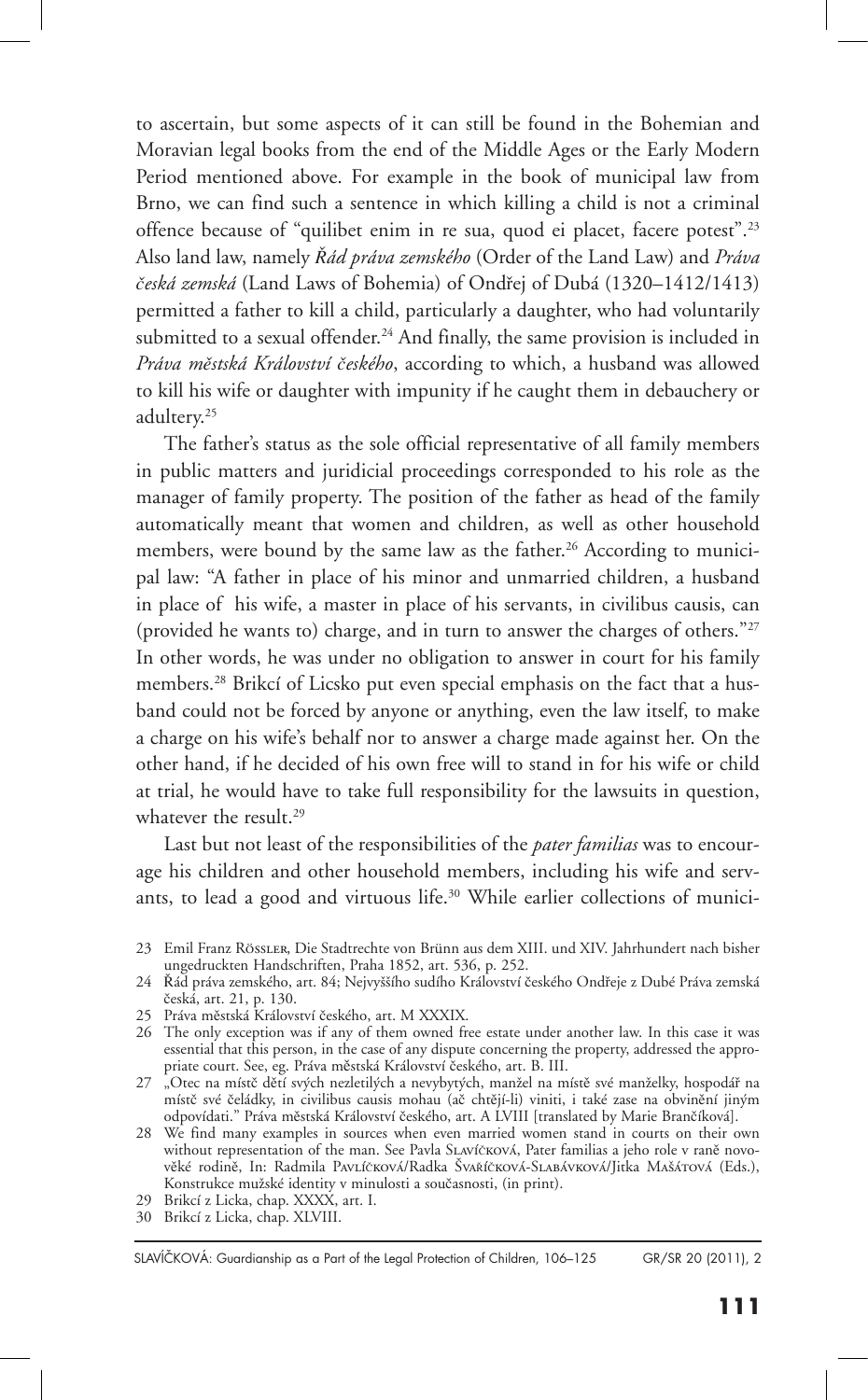pal law usually restricted themselves to a mere moral appeal, *Práva městská Království českého* for the first time specified the basis of this duty. The duty to guide children in accordance with the Ten Commandments had originally fallen not only to the father but to both parents, so although it was up to the *pater familias* to take responsibility of each family member, the mother's role in raising children was also acknowledged. Parents were expected to guide their children towards thoroughness and diligence by giving them tasks to do, thereby avoiding idleness and negligence. If a child misbehaved and caused trouble instead of leading a decent life, the parents were blamed. As the *Práva městská Království českého* said quite literally: "Law will punish them severely as they deserve to sorrow and shame of yours."31

The right of a father to mete out physical punishment to his wife and children for their misbehaviour was perhaps a remnant of the older right of a father over life and death of his inferiors. Physical chastisement of children was recommended in *Práva městská Království českého*, as well as in some earlier lawbooks, especially as an alternative to judicial punishment for petty crimes like theft.32 The earlier municipal law of Brno and the lawbook of Brikcí of Licsko, which was based on it, considered twelve strokes of the cane an adequate punishment for a child. However, if the punishment was harsher or even if it resulted in the death of the child, the person carrying out the punishment bore no legal responsibility. The same lawbook explicitly states that such cases are not homicide, and if the perpetrator was not the father himself, but for example a master of a guild, he only had to pay the father a fine of a reasonable amount.<sup>33</sup> Nevertheless, there is a clear positive development in this regard in Bohemian early modern law. *Práva městská Království českého* was the first lawbook which distinguished between physical chastisement of a child, which was not only acceptable but even deemed to be educational, and violence against a child which was strictly condemned by law.<sup>34</sup>

Although there are specific legal regulations included in *Práva městská Království českého* and the *Verneuerte Landes Ordnung* which clearly imply a burden of rights and duties on the father with regard to his children, they are only a collection of scattered fragments, and neither a definition nor a structured summary of the legal regulations concerning a father's authority can be found. However, these codes also contain some provisions which transferred a few of the father's competences to public authorities. For example, according to the municipal law of Brno and the legal book of Brikcí of Licsko, the government could punish a father who squandered the family property without

<sup>31 &</sup>quot;Právo přísně podle jich zasloužení a vám k zarmoucení i k hanbě trestati je bude." Práva městská Království českého, art. D XLI [translated by Marie Brančíková].

<sup>32</sup> Brikcí z Licska, chap. XXV, art. XII.

<sup>33</sup> Brikcí z Licska, chap. XX, art. XII.

<sup>34</sup> Práva městská Království českého, art. M VII; art. K IV.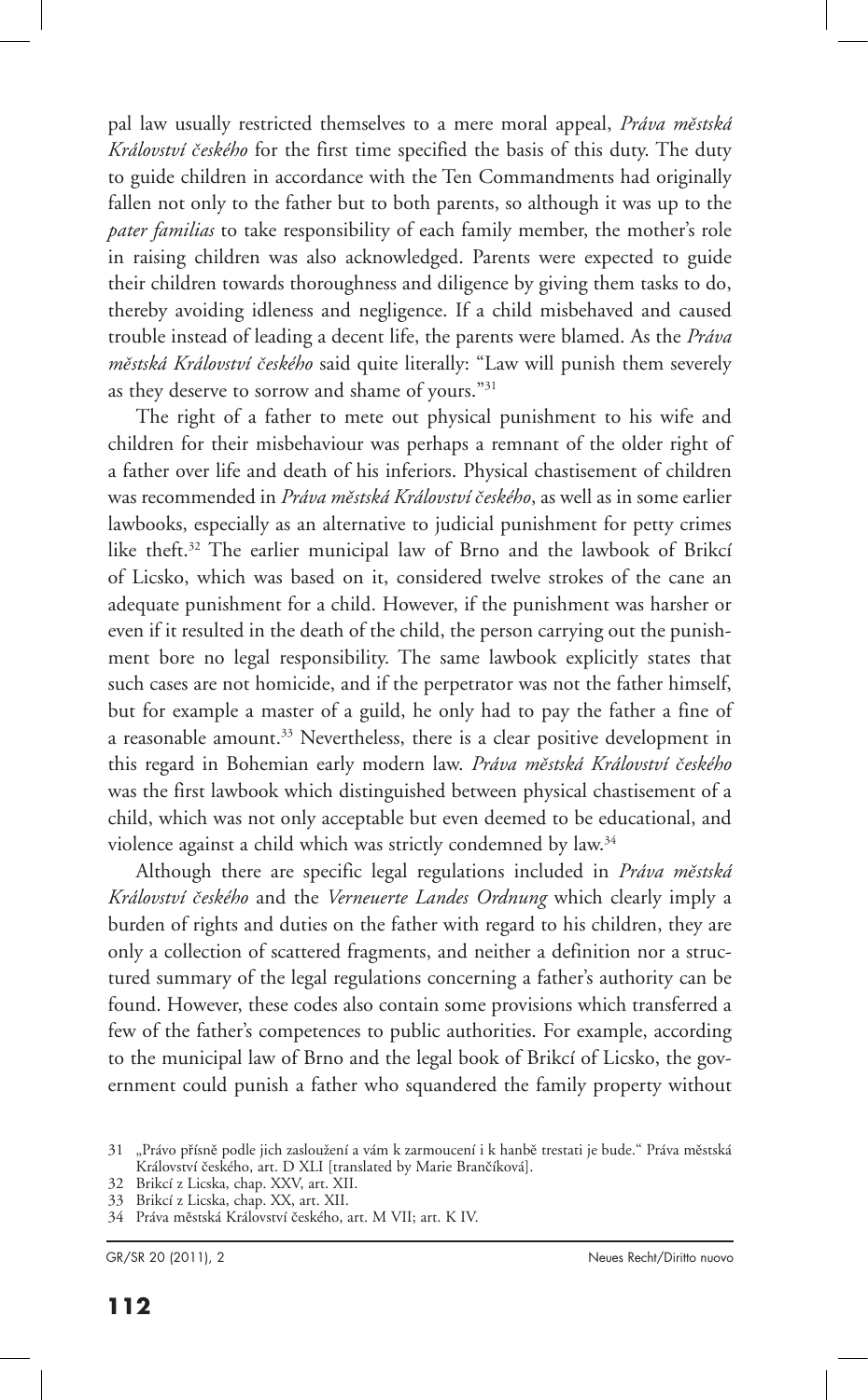reason. Similarly, under the *Práva městská Království českého* anyone could report a father to the court if he failed to take care of his children properly. In the same spirit a father could lose his dominant position in the family on account of old age, if he lost his mind, became unable to speak, was incapacitated by stroke, leprosy or other serious disease, lost limbs, or because of his inappropriate behavior and idle lifestyle, or if he became a tavern loafer, drunkard or notorious gambler. In such cases the government could delegate his powers to another person, usually to his wife.<sup>35</sup> In this new arrangement she obtained the right of disposal over the family property as well as rights and obligations over all family members including the father. However, how often this happened in practice is difficult to say. The only type of situation in which the woman played the "male" role in the family, and about which we have solid evidence from sources, is in cases of guardianship. Let us move to this topic.

## Guardianship

In the Bohemian Lands in the pre-modern period, guardianship was the key institution in the legal protection of children deprived of paternal authority, i.e. orphans. As in other European countries, references to it can be found in the oldest lawbooks. While the *ABGB* distinguished between guardianship (*tutela*) and custody (*cura*) 36, Bohemian and Moravian municipal and land law did not recognise this distinction. Care of orphans deprived of paternal authority and other dependent persons was the only institution the laws included.37 *Práva městská Království českého* defined guardianship as "protection, authority and sovereignty given and sanctioned by law over a free person, to protect and defend this person who cannot protect things in his own possession nor himself for his age."38 This clause was later taken over from *Práva městská Království českého* and adopted in the *Verneuerte Landes Ordnung*. <sup>39</sup> *Práva městská Království českého* is apparently indebted to the influence of Roman law for the refined style, structure and abstraction of its chapter on guardianship. This sharply distinguishes it from other lawbooks dating from the end of the medieval and early modern periods, all of which also paid considerably less attention to guardianship.40 The *Verneuerte Landes Ordnung* and the *Práva městská Království českého* distinguished three types

GR/SR 20 (2011), 2 SLAVÍČKOVÁ: Guardianship as a Part of the Legal Protection of Children, 106–125

<sup>35</sup> Flodr, Brněnské městské právo, s. 273.

<sup>36</sup> The guardian takes care of the person as well as the property of the child. The duty of the custodian is to take care of matters of persons who for other reasons than the minority can not do it alone. ABGB, § 188.

<sup>37</sup> Jan Kapras, Poručenství nad sirotky v právu českém se zřetelem k právům římskému, německému a v Rakousích platnému, Praha 1904, p. 11.

<sup>38 &</sup>quot;ochrana, moc a vrchnost nad osobau svododnau, k opatrování a k obhajování té osoby, kteráž pro mladost a věk svůj dětinský a nedospělý ani sama sebe, ani věcí svých opatřiti a ochrániti nemohla, od práva stvrzená a daná." Práva městská Království českého, art. D V [translated by Marie Brančíková].

<sup>39</sup> Verneuerte Landes Ordnung, art. N I.

<sup>40</sup> Jaromír Štěpán, Studie o kompilační povaze Koldínových Práv městských, Praha 1940.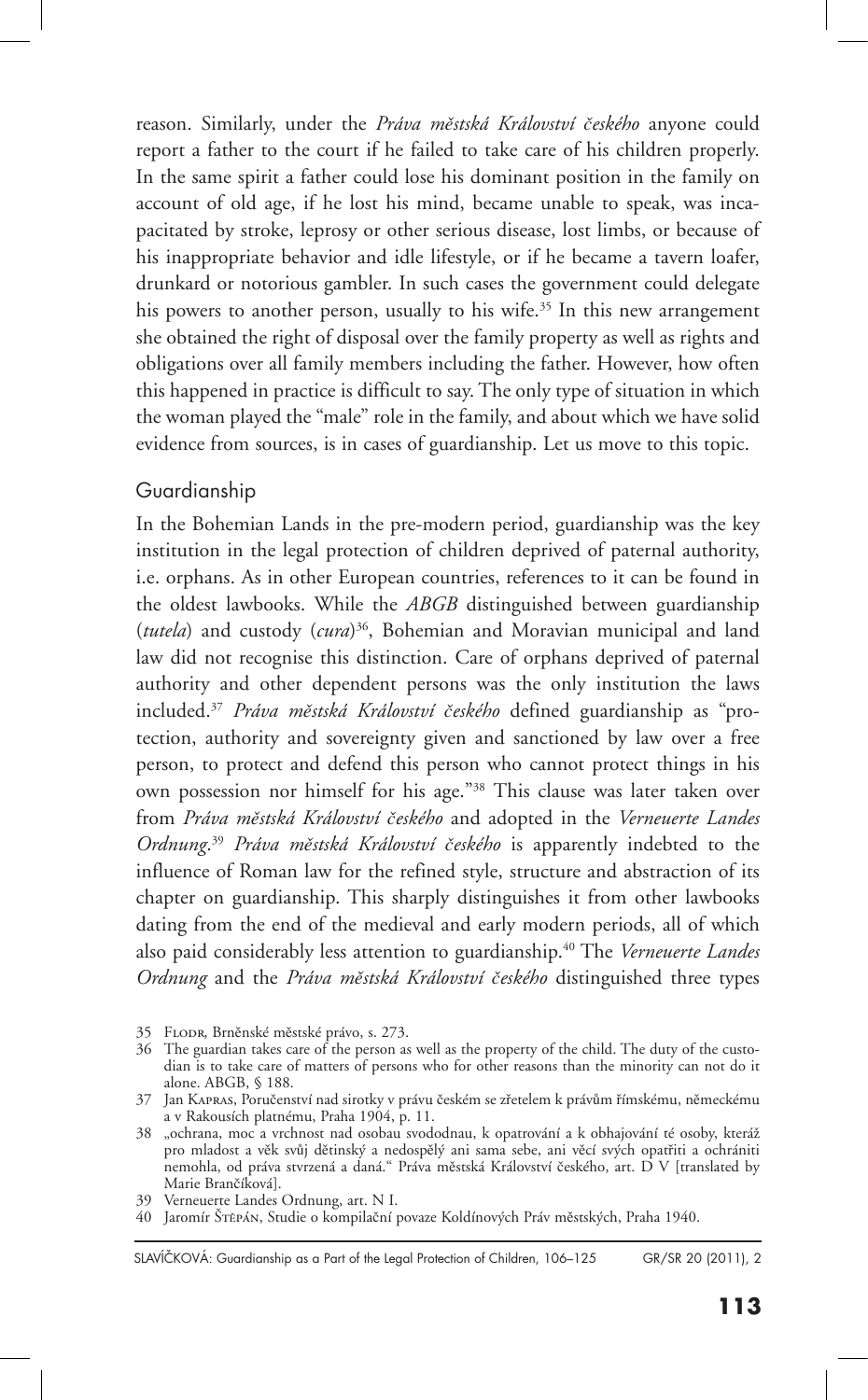of guardianship, following Roman law, while the Prague law and previous land law had reached the same result independently.<sup>41</sup> These were: 1) *tutores legitimi*, i.e. through blood relationship; 2) *tutores testamentarii*, i.e. appointed by testament; 3) *tutores dativi per inquisitionem judicis*, i.e. appointed by a court.<sup>42</sup> Although in practice guardians were mostly appointed by testament, *Práva městská Království českého* preferred family members to take on that role because, together with the orphans, they were the closest heirs to the property, which would tend to guarantee their personal interest and care. The order in which these guardians were appointed was the same as the rules of succession governing inheritance. However, while *Práva městská Království českého* did not distinguish between relatives in the father's or mother's line and clearly put the interests of the child first, earlier Bohemian and Moravian municipal and land law had favoured relatives of the father for the role of guardian.<sup>43</sup> The *Codex Theresianus* contains the same provision as the *ABGB*. 44 A relative who refused to take on the burden of guardianship of the child automatically lost any right to stake any legal claim to a share of inheritance if the child or children were to die.<sup>45</sup> And the *ABGB* went even further – according to Franz von Zeiller's commentary, a relative who refused to take on guardianship could be fined or imprisoned.46 However, § 203 of *ABGB* states only that the public authority can use reasonable penal measures.<sup>47</sup> Courts had to choose carefully from among the relatives. If the next of kin was not able to guarantee the orphan's property, take care of the children and raise them well, the court would appoint a more distant relative who appeared more capable of carrying out the role of guardian.<sup>48</sup>

The second form of guardianship specified in *Práva městská Království českého* deals with guardians appointed by the public authorities on the basis of the wishes of the father or grandfather, as recorded in their testament.<sup>49</sup> A special version of this type of guardianship was that of "powerful paternal guardian". This institution was very popular in practice, and it was adopted into *Práva městská Království českého* from the land constitution of 1549/1564.50 Powerful paternal guardians were *paternae potestatis*, that is, they had the same authority as the father himself. This gave their guardianship special privileges; among other things they did not have to keep books recording the manage-

- 41 Štěpán, Studie o kompilační povaze, p. 17.
- 42 Práva městská Království českého, art. D VI.
- 43 Brikcí z Licska, chap. 14, art. VII; České zemské zřízení z roku 1549, art. F 25 etc.
- 44 Philipp Harras von Harrasowsky, Der Codex Theresianus und seine Umarbeitungen, I. vol., Wien 1883, pp. 174–177 (cited as Codex Theresianus I). Similarly ABGB, § 198.
- 45 Codex Theresianus I, § 55.
- 46 Franz von Zeiller, Commentar über das allgemeine bürgerliche Gesetzbuch I, Wien 1811, § 182. 47 ABGB, § 203.
- 48 Práva městská Království českého, art. C VII.
- 49 Práva městská Království českého, art. D VIII.
- 50 Compare with article I 64.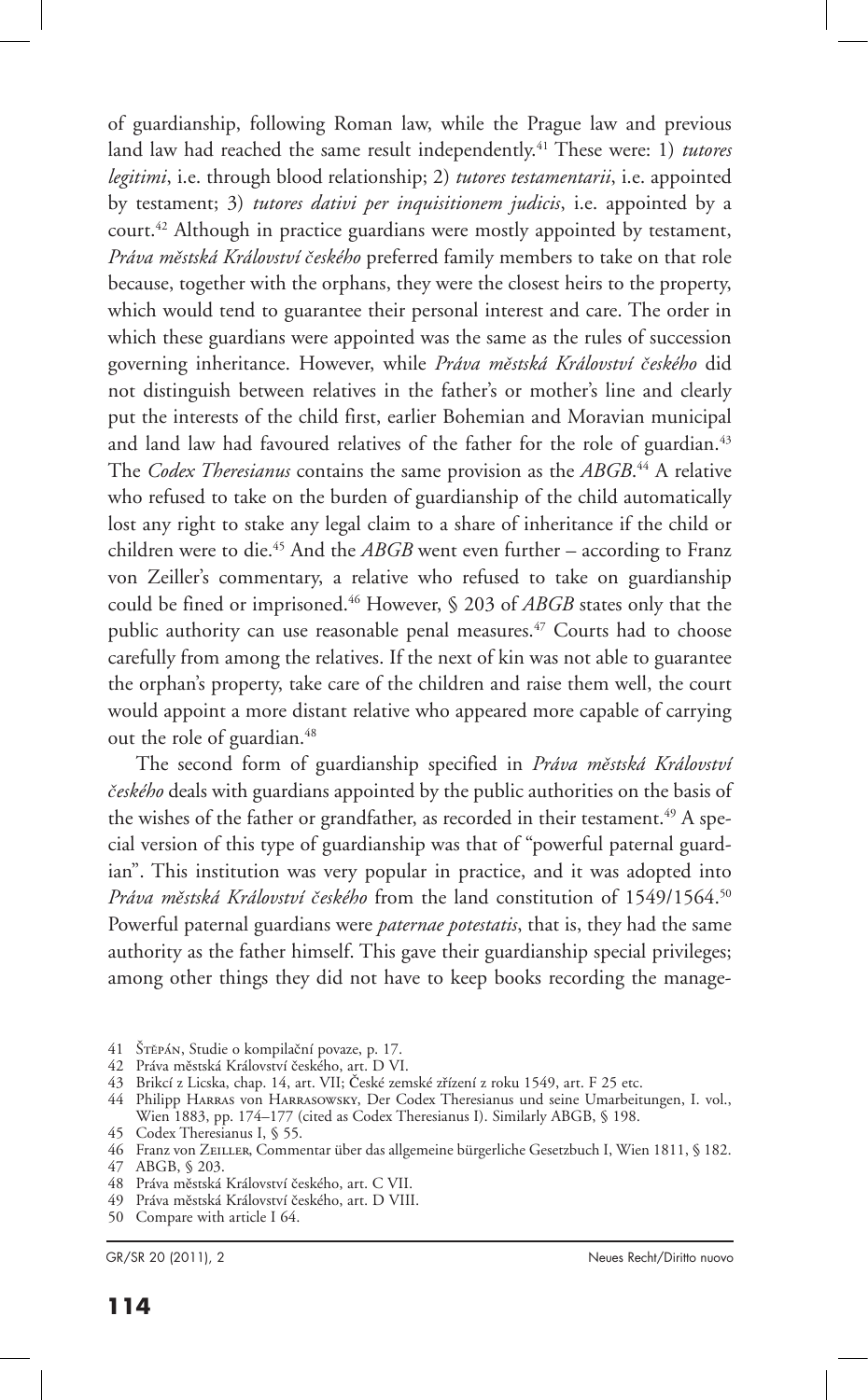ment of the orphan's estate and present accounts at the end of their guardianship.51 However, this type of guardianship often involved lawsuits, especially when it was a widow who tried to claim this position for herself.<sup>52</sup>

The role of widows in guardianship administration was very specific in the Bohemian legal system. While land law did not exclude either widows or other female relatives of an orphan from exercising guardianship, Saxon-Magdeburg municipal law, Brno municipal law and Brikcí z Licska were either reserved towards widows exercising guardianship or excluded it altogether.<sup>53</sup> Perhaps under the pressure of real life, when a widow claimed the right to act as a powerful paternal guardian, *Práva městská Království českého* would allow her to do so de jure, but under certain conditions. Given that the widow, as a guardian, would be managing her own property as well as that of the children, her most important duty was to remain a widow. If she remarried, there was a possibility that the children would lose their property when her and her husband's property were brought together. In such cases *Práva městská Království českého* ordered that the widow had to take her share of the property and a new guardian was to be appointed for the children.54 Guardianship administered by a widow was called, in municipal law, *tutela anomala,* i.e. special or exceptional guardianship, owing to the fact that a woman was not usually allowed to become a guardian unless the father of the children had named her in his testament as the powerful paternal guardian, in which case she could look after the children and their property.<sup>55</sup> However, it was stressed at the same time, that if a widow did not prove herself to be capable, and managed the property poorly or squandered it, she would be immediately stripped of her position and another guardian would be appointed.<sup>56</sup> Another safeguard provided by law was to appoint two other guardians known as *tutores honorarii* to assist the widow. According to municipal law, however, these guardians could not be appointed by the testator himself, but only by some authority, such as a city council.57 If the powerful paternal guardian was male, this option was not considered.

While municipal law preferred relatives as guardians before testamentary guardians, as laid down in *Práva městská Království českého*, in Bohemian and Moravian land law people most commonly became guardians by being appointed by the father making a record in the Land tables – so-called "table

SLAVÍČKOVÁ: Guardianship as a Part of the Legal Protection of Children, 106-125

<sup>51</sup> Práva městská Království českého, para. D IX.

<sup>52</sup> Pavla Slavíčková, Právní podstata poručnické správy sirotků v raném novověku. In: Acta Universitatis Palackianae Olomucensis, Facultas Philosophica, Historica 34 (2008), pp. 45–52.

<sup>53</sup> Flodr, Brněnské městské právo, p. 278.

<sup>54</sup> Práva městská Království českého, art. C LVIII, para II, C LIX, C LX.

<sup>55</sup> Práva městská Království českého, art. D X.

<sup>56</sup> Práva městská Království českého, art. C LVIII, para III, D X, para II.

<sup>57</sup> Práva městská Království českého, art. D XXII. Compare with Štěpán, Studie o kompilační povaze, p. 18.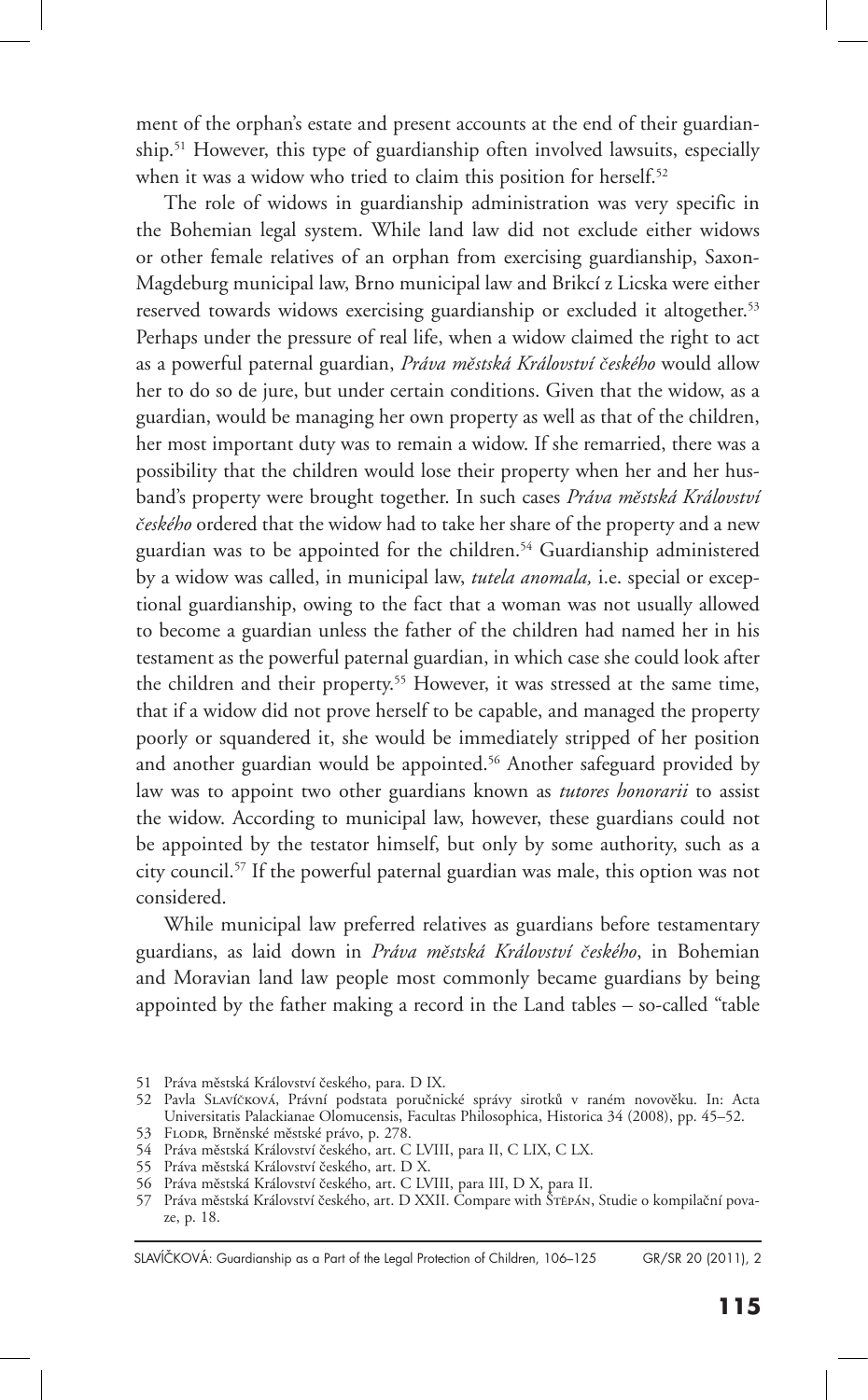guardians". The oldest record of this kind comes from 1327. This type of guardianship is described in the lawbooks of Ondřej of Dubá from the fourteenth century and also in the legal code of Viktorín Kornel of Všehrdy from the end of the fifteenth century.58 Only once this kind of guardianship had been ruled out or was impracticable, could guardians be appointed in accordance with their degree of kinship. The sequence, in descending order, was brother, uncle, sister, aunt. The final option, according to some earlier legal collections, including land administrative law, was for a guardian to be appointed by the king.59

Finally, guardians were appointed by a court or a city council only if the father of the orphans had either not left a testament or it was declared invalid and, at the same time, there were no relatives who could take care of the children. Public authorities were supposed to choose a suitable person to act as guardian who would take good care of the children. The only prerequisite was that the guardian be resident under the same law as the ward. The public authority was responsible not only for supervising guardians but also for providing guidance or advice when needed.<sup>60</sup> A person appointed to any kind of guardianship role, had to accept the position. If he wanted to refuse it, he had to submit a list of reasons to the city council within two weeks stating why he could not take on the position. However, *Práva městská Království českého* does not give any details of the conditions under which a person could refuse to become a guardian.<sup>61</sup>

In the *ABGB* and in earlier legal regulations, minors and mentally ill persons were deemed unfit to act as guardians.<sup>62</sup> Furthermore, the *ABGB* excluded persons with previous convictions and anyone "who cannot be expected to raise orphans properly and manage their property beneficially" from becoming guardians.63 The *ABGB*, Brno municipal law and the lawbook of Brikcí of Licsko all prohibited clergymen, foreigners and any person that had not been on friendly terms with the parents of the orphans from becoming guardians. A person who had outstanding debts owed from the orphans' estate was also precluded. 64 Unlike the *ABGB*, which preferred to vest guardianship in one single person, some earlier legal regulations took the opposite view. If there was more than one person assigned to the role, for example, in a father's will, these guardians could either manage the whole property of the orphans jointly, or

58 Štěpán, Studie o kompilační povaze, pp. 25–36.

59 Ibid.

- 60 Práva městská Království českého, art. D XI.
- 61 Práva městská Království českého, art. D XII.

64 ABGB, § 192–194; Brikcí z Licka, chap. 14, art. V.

<sup>62</sup> ABGB, § 191; Práva městská Království českého, art. D XXIV; České zemské zřízení z roku 1549, art. F 11.

<sup>63 &</sup>quot;o nichž se nelze nadíti, že budou sirotka řádně vychovávati a jeho jmění s užitkem spravovati." ABGB, § 191 [translated by Marie Brančíková].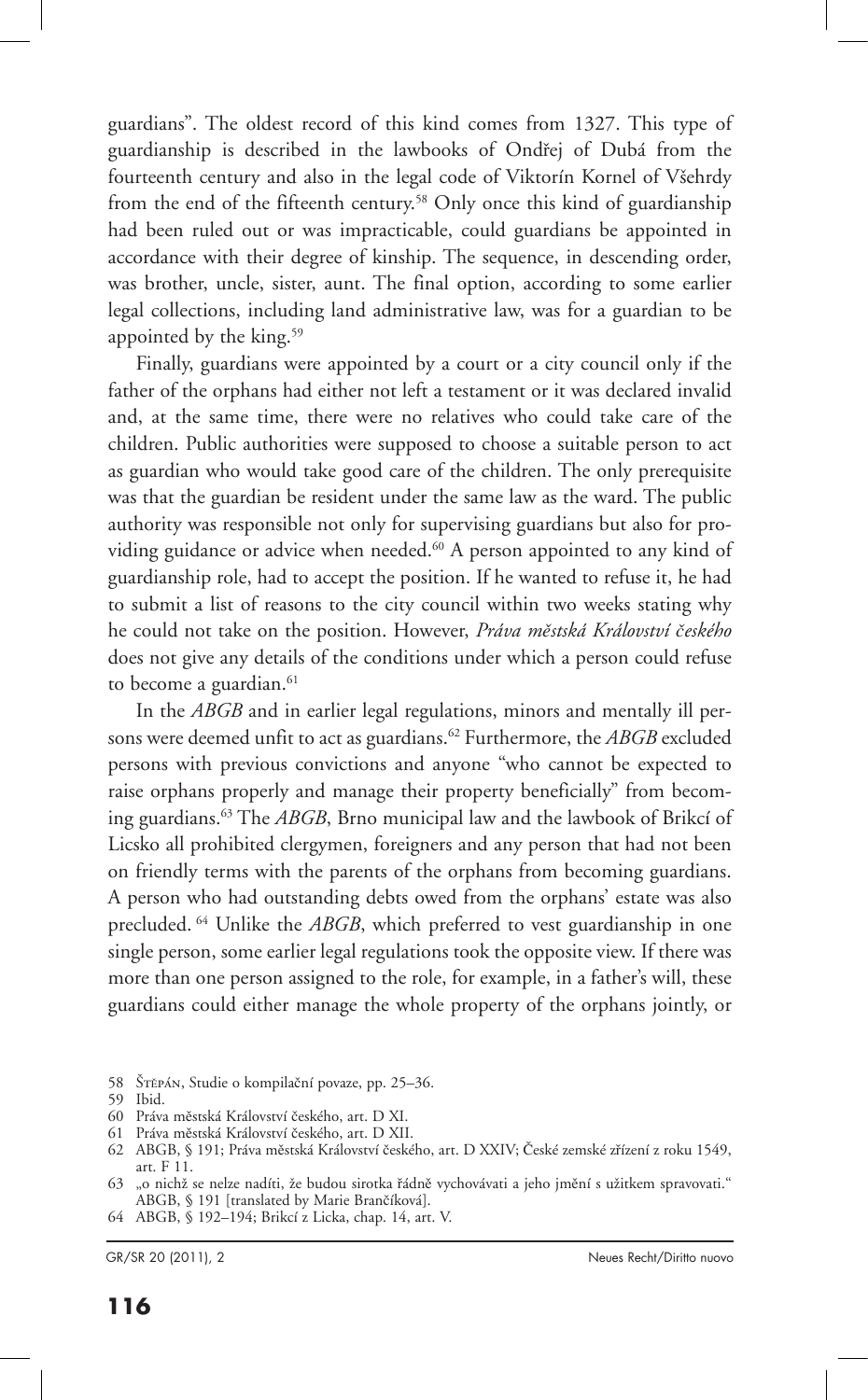divide it, with each bearing responsibility for his respective part. However, if they chose the latter option without the court's consent, they remained jointly responsible for any damage to the property as a whole. In this respect the *ABGB* and the *Práva městská Království českého* did not differ.65

While the previous civil codes of Maria Theresia and Joseph II, and especially the *ABGB*<sup>66</sup>, recognised a distinction between the duty of a guardian to represent a minor legally and the duty of managing the entrusted property, the actual raising of the children was usually up to a mother or another relative.<sup>67</sup> Both Bohemian land and municipal law stated that these roles – managing the property and raising the children – were to be carried out only by an appointed guardian. However, how commonly the children actually lived in the guardian's house is difficult to say because the sources do not tell us. For the orphans' upbringing, guardians were obliged to guide "orphans in the time of their childhood to virtue and all good things" and when they reached a certain age "to free arts or crafts, services and be good people home or abroad, so they learn to fear God from early age, live honestly, be generous and serve good people; and when God deigned to give them reasonable age so they could be good and honest with firstly the Church, then their own country, and finally with their friends".<sup>68</sup> Funds for raising, educating and feeding orphans could be taken from their property in reasonable amounts – of course, with diligent records of any expenses in the books.

Guardians had full disposal of orphans' property, with the proviso that they were "obliged to manage it diligently, carefully and justly".69 A guardian had to administer the property to avoid losses and if possible make gains. If an orphan's property included enough money in cash, a guardian was allowed to invest it, either by buying property or lending it with interest. On the other hand, the guardian was forbidden to buy anything from the orphan, even where there was more than one guardian and they were buying the things from one another. This kind of transaction was possible only where the city council ruled that it would be favourable to the orphan. The council's consent had to be part of the sale agreement and was to be recorded in the books.<sup>70</sup> If there was any accident during the guardianship period, for example fire or floods, and the property lost its original value, then the guardian was not blamed or liable for the losses. However, in cases where the guardian had abused his role

69 "pilně, bedlivě a spravedlivě opatrovati povinni jsau." Ibid. [translated by Marie Brančíková].

70 Práva městská Království českého, art. D. XXXIII.

SLAVÍČKOVÁ: Guardianship as a Part of the Legal Protection of Children, 106-125

<sup>65</sup> ABGB, § 210. Compare with: Práva městská Království českého, art. D XXVII, para. II.

<sup>66</sup> ABGB, § 218.

<sup>67</sup> Kapras, Poručenství nad sirotky, pp. 55–57.

<sup>68 &</sup>quot;sirotky v letech jich dětinských k ctnostem, k mravům a ke všemu dobrému," [...] "k učení svobodnému, anebo k řemeslům poctivým, též k službám, doma aneb ven z země a k dobrým lidem dávali, tak aby hned z mladosti své zvykali Pána Boha se báti, poctivě a šlechtně živi býti a lidem dobrým slaužiti; a kdyžby Pán Bůh ráčil jim dáti let rozumných dojíti, aby předkem církvi, potom vlasti své, a naposledy přátelům svým se odsluhovati a všechněm jiným lidem se hoditi a ku poctivosti býti mohli." Práva městská Království českého, art. D XX [translated by Marie Brančíková].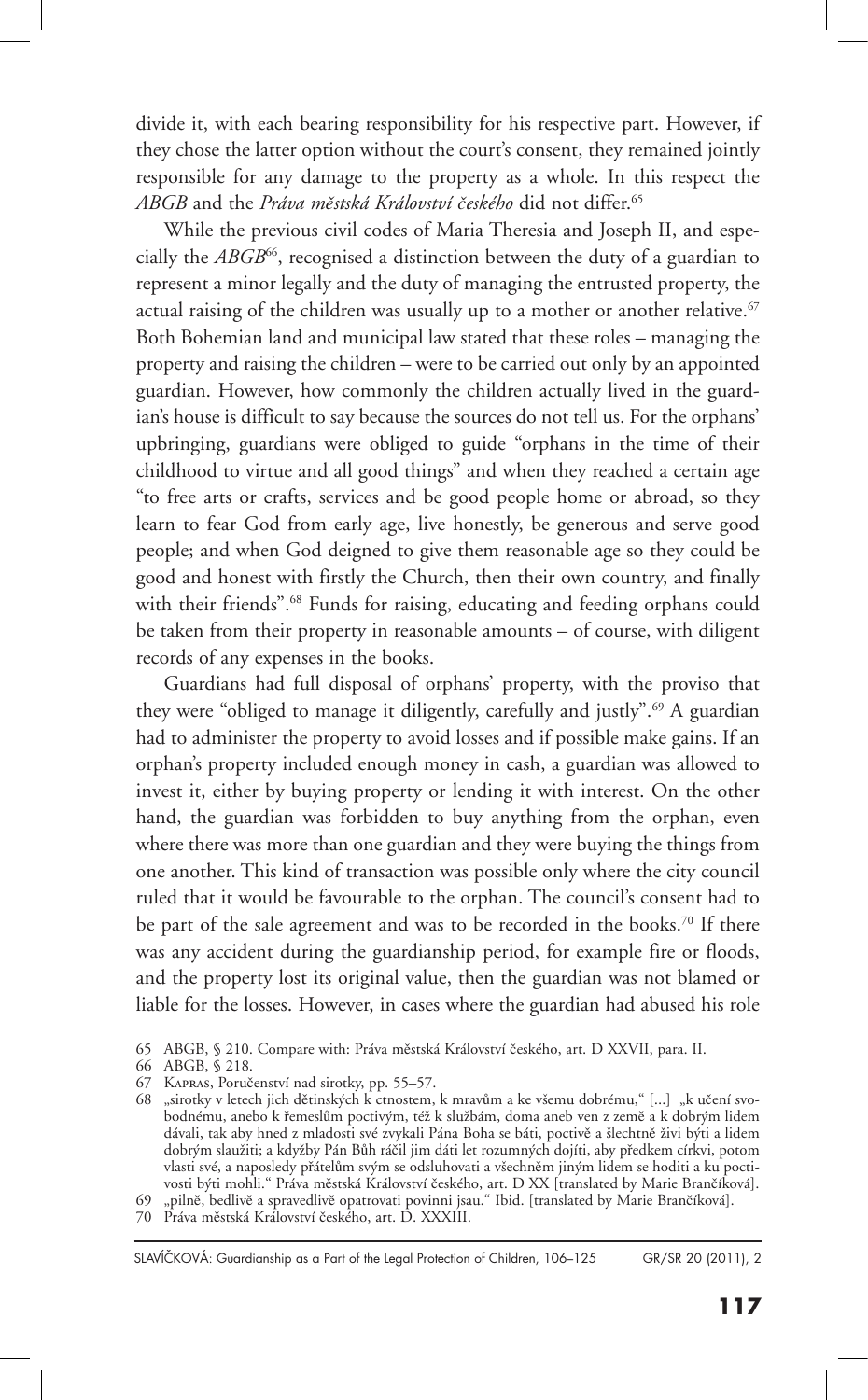and position or neglected his duties – according to the *ABGB* as well as to some earlier Bohemian law – a ward could complain to the court or inform his next of kin of such behaviour, and the guardian would have to make amends.<sup>71</sup>

It was the duty of a guardian to represent orphans in court, especially in property matters.72 If any debt owed to the orphan became irrecoverable, it was up to the guardian to sue the debtor and the legal costs were, in such cases, considered as permissible losses under guardian administration.73 Anybody who had any claims on the orphan was supposed to address the guardian. If they did not do so, this was seen as a procedural mistake and the plaintiff would lose the dispute.<sup>74</sup> Consequently, an orphan under guardianship could not conclude any contracts, sell or buy property or borrow money without his guardian's knowledge. If the orphan did any of these things, the transaction was only deemed valid if "it was for his own good and benefit".<sup>75</sup> An orphan, boy or girl, could not marry without the guardian's consent. However, *Práva městská Království českého* urged guardians not to impede the marriage of their wards in order to delay the moment the guardianship ended.<sup>76</sup>

As mentioned above, certain rights and obligations went with specific types of guardianship. Guardians appointed by a public authority were obliged under municipal law to make an inventory of all property before assuming control of it. There were several reasons for this. By making all liabilities on the property public, they could be paid, and all debts drawn up and collected. The property inventory also served to ensure that the guardian became familiar with the state of the farm he was taking into his administration, and as a guarantee for the orphans regarding their final settlement. The duty of the city council was to keep the inventory in the town hall until the last of the children had reached maturity.<sup>77</sup> Apart from its role in ensuring support for fatherless children, the inventory was also important as a means of control over the guardians' activities during their period of guardianship. This was apparently introduced into Bohemian legal practice relatively late at the end of the fifteenth century. Some owners were reluctant to let members of an inventory committee into their own home so they could "snoop around", because this would mean that the value of the family property was about to become widely known.78 This was also probably the reason why the *ABGB* tightened up the

- 76 Práva městská Království českého, art. D XXXV.
- 77 Práva městská Království českého, art. D XIII.

<sup>71</sup> Práva městská Království českého, art. D XXIII..

<sup>72</sup> Pavla Slavíčková, Různé formy správy sirotčího majetku v královských městech v období raného novověku. In: Historica Olomucensia, vol. 26 (2010), pp. 21–30.

<sup>73</sup> Práva městská Království českého, art. D XXXIV, para. 1.

<sup>74</sup> Práva městská Království českého, id., parat. 2.

<sup>75 &</sup>quot;žeby to k jeho dobrému a užitečnému se vztahovalo." Práva městská Království českého, art. D XXXII; see also art. D XL [translated by Marie Brančíková].

<sup>78</sup> These facts in practice, first pointed out Jiří Pešek, Pražské knihy kšaftů a inventářů. Příspěvek k jejich struktuře a vývoji v době předbělohorské. In: Pražský sborník historický, vol. XV., Praha 1982, pp. 63–90.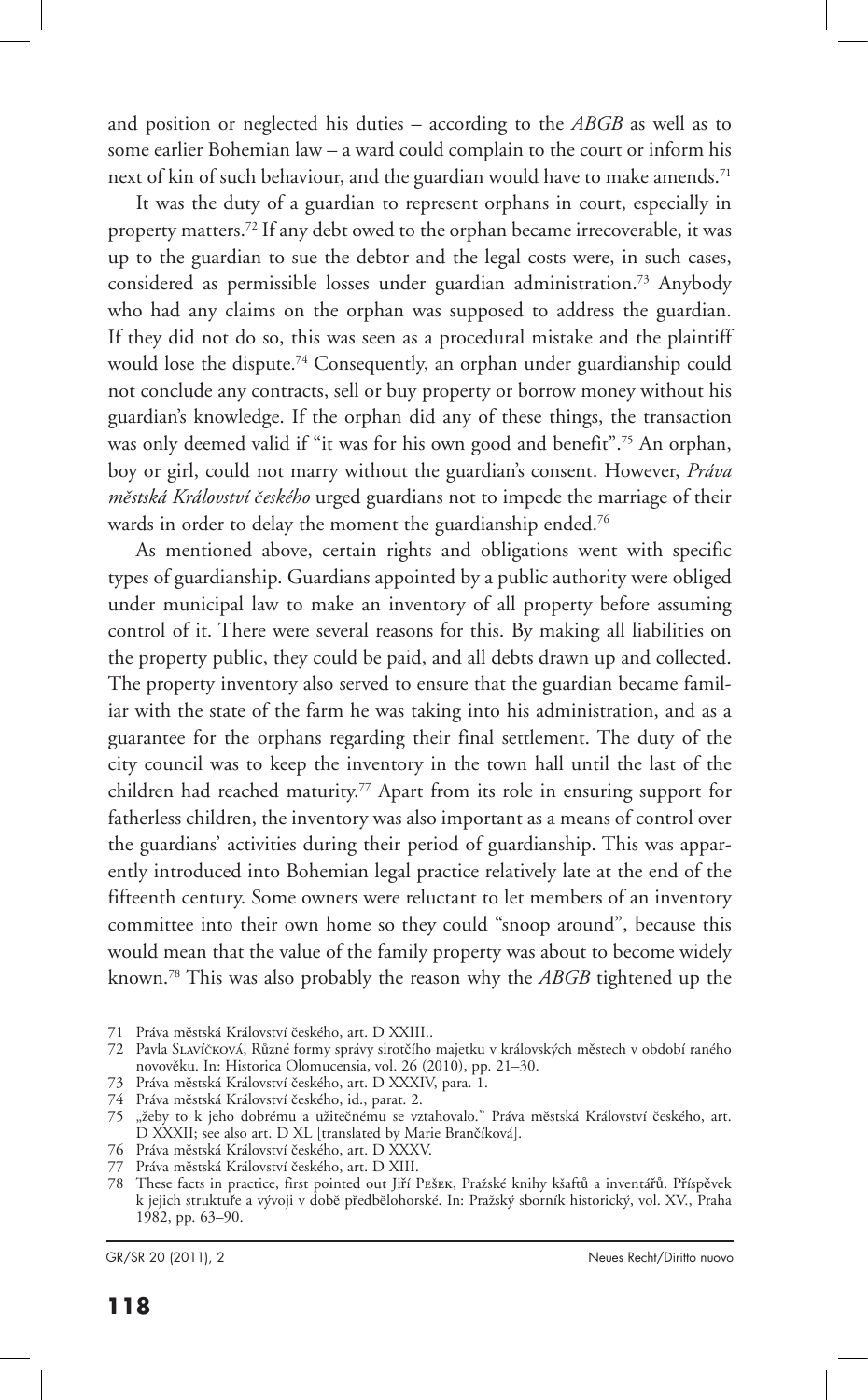practice, which up to then had been negligently performed, and ordered that an inventory must be always carried out, even against the wishes of the father or another testator.79

In municipal and land law all guardians, apart from the powerful paternal type, had a duty to guarantee the orphan's property which he was taking under his administration<sup>80</sup>, even though there were some exceptions to this rule.<sup>81</sup> In contrast, in the civil codes of Maria Theresia and Joseph II<sup>82</sup> and finally the *ABGB*, this was not necessary. In the *ABGB* it literally says: "A guardian is not obliged to provide security at the time of the start of his guardianship. He does not have this obligation if he follows precisely statutory provisions to ensure possessions and presents bills properly and on time."83

Not only *tutores dativi*, but according to municipal law, everyone else, except for the powerful paternal guardian, was obliged to keep the books of the orphan's property regularly in the form of a register, "in which revenues of the orphan's estate, and also exceptional costs and expenses of the orphans had to be properly recorded by a guardian or a person appointed by a guardian to do so."84 The previous civil codes and especially the *ABGB* retained and even tightened up the accounting rules in administering orphans' property in the Bohemian Lands. A guardian was required to submit accounts to the court for annual checks no later than two months after the end of the previous year. Records were supposed to include any information on revenues and expenditures and at the end of the year they had to state any gains or losses in the value of the entrusted assets. If a guardian did not submit the accounts, the court could use coercive legal means to compel him to do so.<sup>85</sup> A guardian could be relieved of this obligation only where the entrusted property was of little value or where the profits resulting from it did not exceed the costs of the maintenance and upbringing of the child.<sup>86</sup>

Guardianship of an orphan ended, according to both the *ABGB* and the earlier Bohemian and Moravian legal regulations, under one of following

81 Kapras, Poručenství nad sirotky, p. 47.

<sup>79</sup> ABGB, § 223.

<sup>80</sup> Práva zemská česká Ondřeje z Dubé, § 75; O právích země české knihy devatery M. Viktorina ze Všehrd, kniha V., art. 38, 41, 43; Vladislavské zřízení zemské, art. 105; České zemské zřízení z roku 1549, art. F 11; Obnowené Práwo a Zrjzenj Zemské Dedjcného Králowstwj Cžeského / Cýsare Ržijmské Vherského a Cžeského, etc. Krále, etc. Geho Milosti Ferdynanda Druhého etc., http://kramerius.mzk.cz, 3.4.2012, art. N VI.

<sup>82</sup> Philipp Harras von Harrasowsky, Geschichte der Codification des österr. Civilrechts, Wien 1868, p. 155.

<sup>83 &</sup>quot;Poručník není povinen dáti jistotu, když v poručenství nastupuje. Této povinnosti nemá ani potomně, dokud dbá přesně zákonných ustanovení o zajištění jmění a podává účty včas a řádně." ABGB, § 237 [translated by Marie Brančíková].

<sup>84 &</sup>quot;do nichž by příjmy z statku sirotčího, i také obzvláštní proti tomu vydání a náklady na sirotky i na jich statek pořádně poznamenávali aneb jinému poznamenávati sobě, do týchž register sirotčích, poručili." Práva městská Království českého, art. D XIV [translated by Marie Brančíková].

<sup>85</sup> ABGB, § 239.

<sup>86</sup> ABGB, § 238.

SLAVÍČKOVÁ: Guardianship as a Part of the Legal Protection of Children, 106-125

GR/SR 20 (2011), 2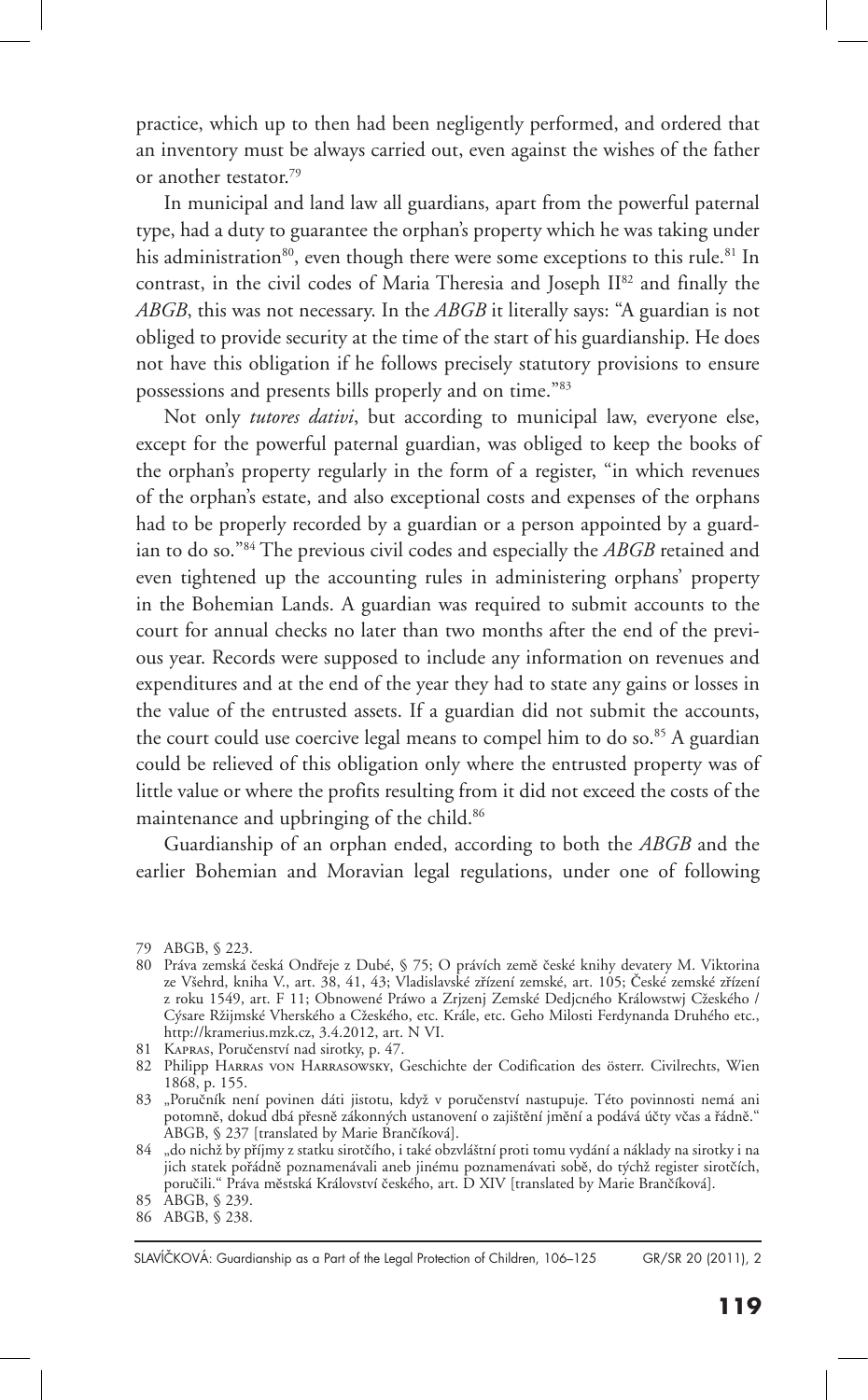circumstances. Firstly and most importantly, it ended if the child died. Given that a guardian was not usually appointed for each child separately, but rather the children of one father shared one guardian, according to some earlier legal collections a guardian was relieved of his position only once all the children were dead. In the case of the death of one of the children, its property was divided among the other children, either on the principle of equal shares or in accordance with the father's testament; however the exercise of guardianship did not change in any way.<sup>87</sup> If, on the contrary, a guardian died, according to both the *ABGB* and earlier Bohemian collections, a council was supposed to appoint a new guardian for the children.<sup>88</sup>

Guardianship would also come to an end when the orphan came of age. According to municipal law "orphans come of age the moment a boy turns eighteen and a girl turns fifteen."89 A father or grandfather of the orphans had the right to postpone the moment of maturity in his testament, which the law considered to be good and useful for the children. Apart from this maturity limit, *Práva městská Království českého* also codified the rights of persons under the age of 25, who had inherited property from their parents but had mishandled the property, wasting it on harlots and suchlike. In the public interest, they could be put in jail and their property placed under administration, or they could be expelled from the town for some time so that

"they would firstly wander for a while to acquire sounder mind and intellect, and after tasting misery and poverty then they could behave seriously, honestly and humbly, learn of moderation in all things and also in use of their estate, so they could enjoy those goods, which their parents worked hard to save and leave behind so they turned it to their own good, and they may live honourably, generously and in a Christian way amidst good people".90

When the age of a child was uncertain, both *Práva městská Království českého,* and land law permitted an examination. Girls could be examined only by women "to maintain modesty". <sup>91</sup> In practice, however, witnesses were deemed sufficient. Nowhere in the municipal law was there any provision to allow a child's age to be granted by the king, as was customary in land law, although in practice this was a common occurrence. Both the *ABGB* and the Bohemian

<sup>87</sup> Pavla Slavíčková, Ukončení poručenské správy nezletilých osob v raně novověkém městském prostředí. In: Theatrum historiae 6 (2010), pp. 9–21.

<sup>88</sup> ABGB, § 249. Práva městská, art. D XXX.

<sup>89 &</sup>quot;léta pak sirotkův jsau, kdyžby pacholík osmnácte, a děvečka patnácte let právě z auplna a zcela došli." Práva městská Království českého, art. D XXVI, para. II [translated by Marie Brančíková].

<sup>90 &</sup>quot;předkem se provandrovali, jiné mysli a rozumu zdravějšího nabyli, a okusíce býdy, psoty a nauze, uměli se potom vážněji, poctivěji i pokojněji chovati a střídmosti při všech věcech, i také při užívání statkův svých, požívati, tak aby statky ty, kteréž jim rodičové s prací velikau nachovali a po sobě pozůstavili, k dobrému svému obraceli, a mezi lidmi dobrými obcujíce, ctně, šlechetně a křesťansky živi byli." Práva městská Království českého, art. D. XXXIX, para. III [translated by Marie Brančíková].

<sup>91</sup> Práva městská Království českého, art. M XXXVIII.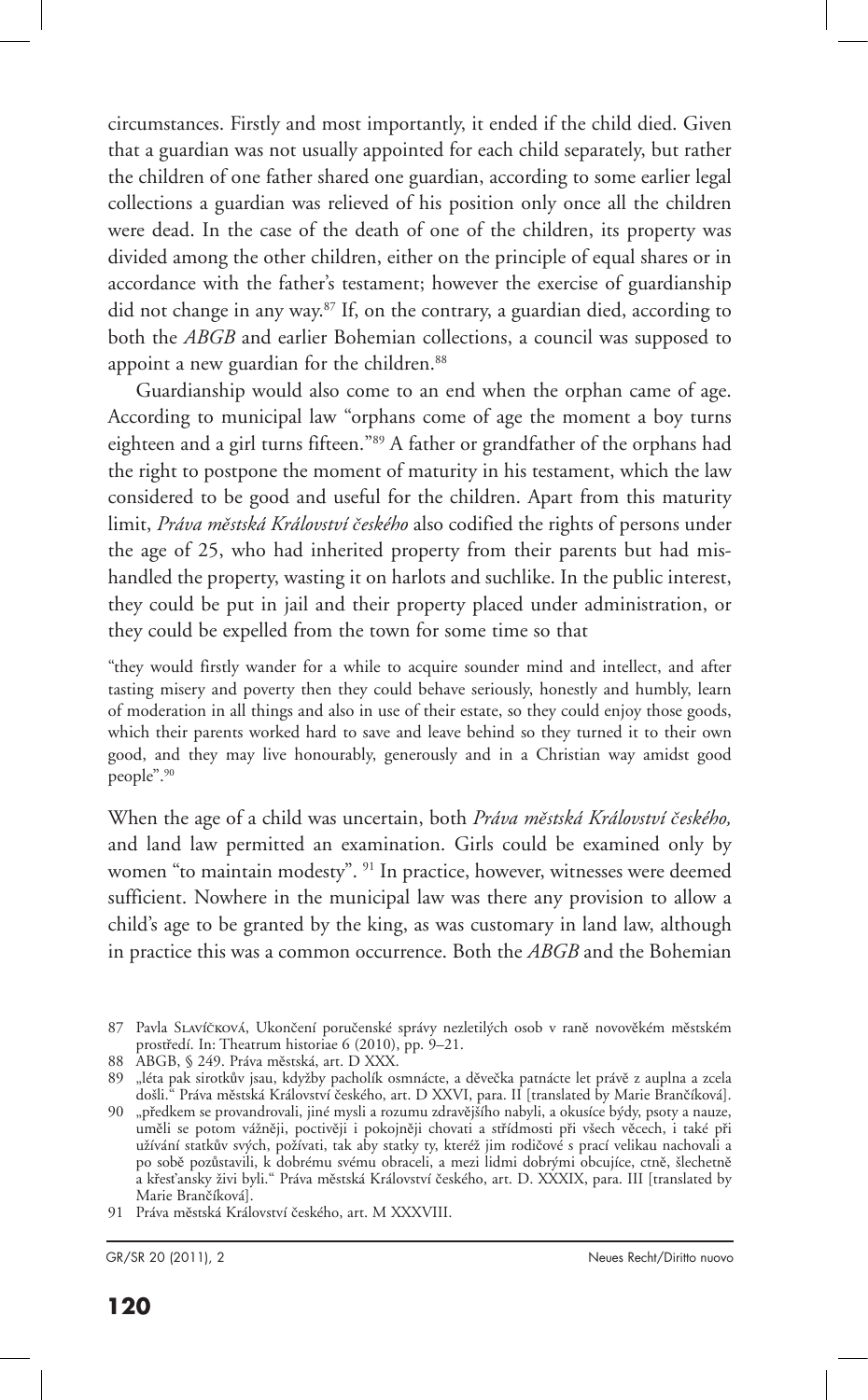and Moravian legal regulations speak of the so-called "granting age".92 Unlike in earlier legal practice, to do this it was necessary to gain the consent of the ruler or a competent authority.<sup>93</sup>

A key event in the last phase of guardianship administration was the presentation of final accounts and handing the property over to the wards. According to the *ABGB*, a guardian had to submit the final accounts to the wards within two months of ending his guardianship at the latest. Based on these accounts, a ward was to issue a letter to his guardian confirming that he had administered his post properly and honestly. The same paragraph stipulates, "this letter, however, does not relieve him of the obligation to refrain from deceitful conduct, which would be eventually revealed".94 Similarly, the guardian was to return all the assets to the ward, which was again confirmed in writing so that it could be presented in court. The basic requirements for handing over the ward's assets were the list of assets acquired before the guardian took over the administration, and the regular annual audits. That this should be in writing, emphasised especially in the *ABGB*, is a reflection of the official practice that was introduced during the seventeenth or eighteenth century at the latest by the authorities then responsible for guardianship. This possibility of submitting final accounts within a few months of the end of the guardianship contrasted with the provisions of earlier lawbooks, which had refused to "recognize" the release of guardians from their guardianship before this matter was settled.95 The reason for this probably lies in the guardian's separate administration of children and of property, which, as mentioned above, had not been customary in the past.

As laid down in both the earlier Bohemian and Moravian lawbooks and the *ABGB*, although a guardian did not guarantee the orphan's property with his own, he was responsible for any damage to the property occurring under his administration. However, alongside the guardian himself, the *ABGB* also placed liability on the court of wards.<sup>96</sup> On the other hand, according to *ABGB*, *Práva městská Království českého* and the land law books, the guardian could reclaim the costs associated with maintenance and upbringing from the wards themselves.<sup>97</sup> Consequently, the *ABGB* introduced new standards for orphans who lacked means. In such cases, the court of wards would attempt to "get the wealthy next of kin to provide maintenance". If these attempts were not successful, a guardian who was unable to provide for an orphan either

<sup>92</sup> ABGB, § 252.

<sup>93</sup> Kapras, Poručenství nad sirotky, pp. 12–21.

<sup>94 &</sup>quot;tento list jej však nezprošťuje závazku z jednání lstivého, které by později vyšlo najevo." ABGB, § 262 [translated by Marie Brančíková].

<sup>95</sup> E. g. Práva městská Království českého, art. D XVIII.

<sup>96</sup> ABGB, § 265.

<sup>97</sup> ABGB, §§ 219–221. Compare with Práva městská Království českého, art. D XIX.

GR/SR 20 (2011), 2 SLAVÍČKOVÁ: Guardianship as a Part of the Legal Protection of Children, 106-125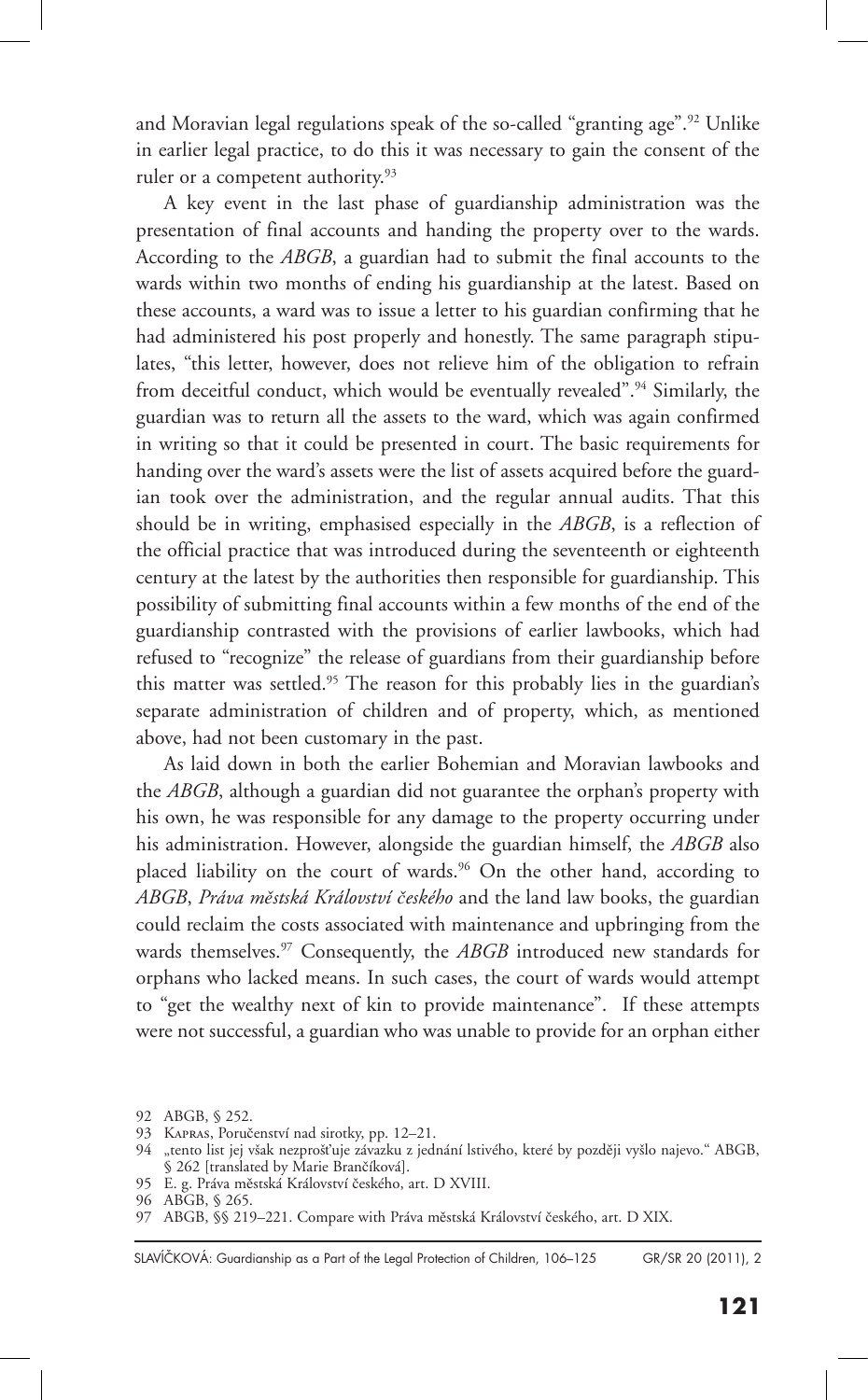from the orphan's assets or his own income, could put the child into the care of benefactors or institutions for the poor.<sup>98</sup>

An innovation in the legal standards related to guardianship institutions, the absence of which in earlier legal regulations had proved particularly delicate, was a provision regarding the remuneration of guardians. According to *Práva městská Království českého*, one of the first lawbooks to address this issue, a guardian was entitled to remuneration only if all the children under his guardianship had died before reaching adulthood. In such a situation, a guardian was entitled to inherit a share of the orphans' assets.<sup>99</sup> In contrast to that, all the new civil codes, including *Codex Theresianus*, gave these questions a lot of attention.100 According to the oldest civil codes, and especially the *ABGB*, the court of wards could grant a guardian an annual salary, which was to be paid from "saved income", but was not to be higher than four thousand florins or 5 % of the amount. If the orphan's property was not extensive enough to pay the fee annually, it was possible to pay a guardian at the end of his administration, up to a reasonable amount.<sup>101</sup>

The care of an orphan's property and of the orphan himself were not separated until the *ABGB*, which even switched the order of priority for these two parts of the guardianship administration. "A guardian is mainly expected to take care of the wards, but at the same time to take care of their property."102 This lawbook allows these powers to be divided; with the upbringing of the child to be a priority entrusted to the mother, who had, up to then, been either legally banned or at least restricted in every way possible.103 Also for the first time, the *ABGB* allowed for expenditure on education, upbringing and maintenance of an orphan to be deducted, with the sums involved controlled by public authorities, namely the court of wards. Although similar to the upbringing of a child by its mother, this provision was not based on an established practice; there is no evidence of any similar provisions in legal form in Bohemia before the *ABGB*.

#### Conclusion

To sum up: if we return to our questions, we see that the basic principles of legal protection of children contained in the earlier Bohemian and Moravian law books, were not rejected by the new civil codes, *Codex Theresianus,* Civil

101 ABGB, §§ 266–267.

 <sup>98</sup> ABGB, § 221.

 <sup>99</sup> Práva městská Království českého, art. D XVII.

<sup>100</sup> Codex Theresianus I, § 461, 463, 471, 478, 479. Jaromír ČELAKOVSKÝ, O účasti právníků a stavů ze zemí českých na kodifikace občanského práva rakouského, Praha 1911, p. 12.

<sup>102 &</sup>quot;Poručníkovy náleží především péče o osobu poručence, ale zároveň také správa jeho jmění." ABGB, § 188 [translated by Marie Brančíková].

<sup>103</sup> Pavla Slavíčková, Instituce mocného otcovského poručníka jako příklad kontroverzního vztahu města a rodiny v oblasti poručenství nezletilých sirotků. In: Kateřina ČADKOVÁ et al., Konfliktní situace v dějinách, Pardubice 2007, pp. 45–50.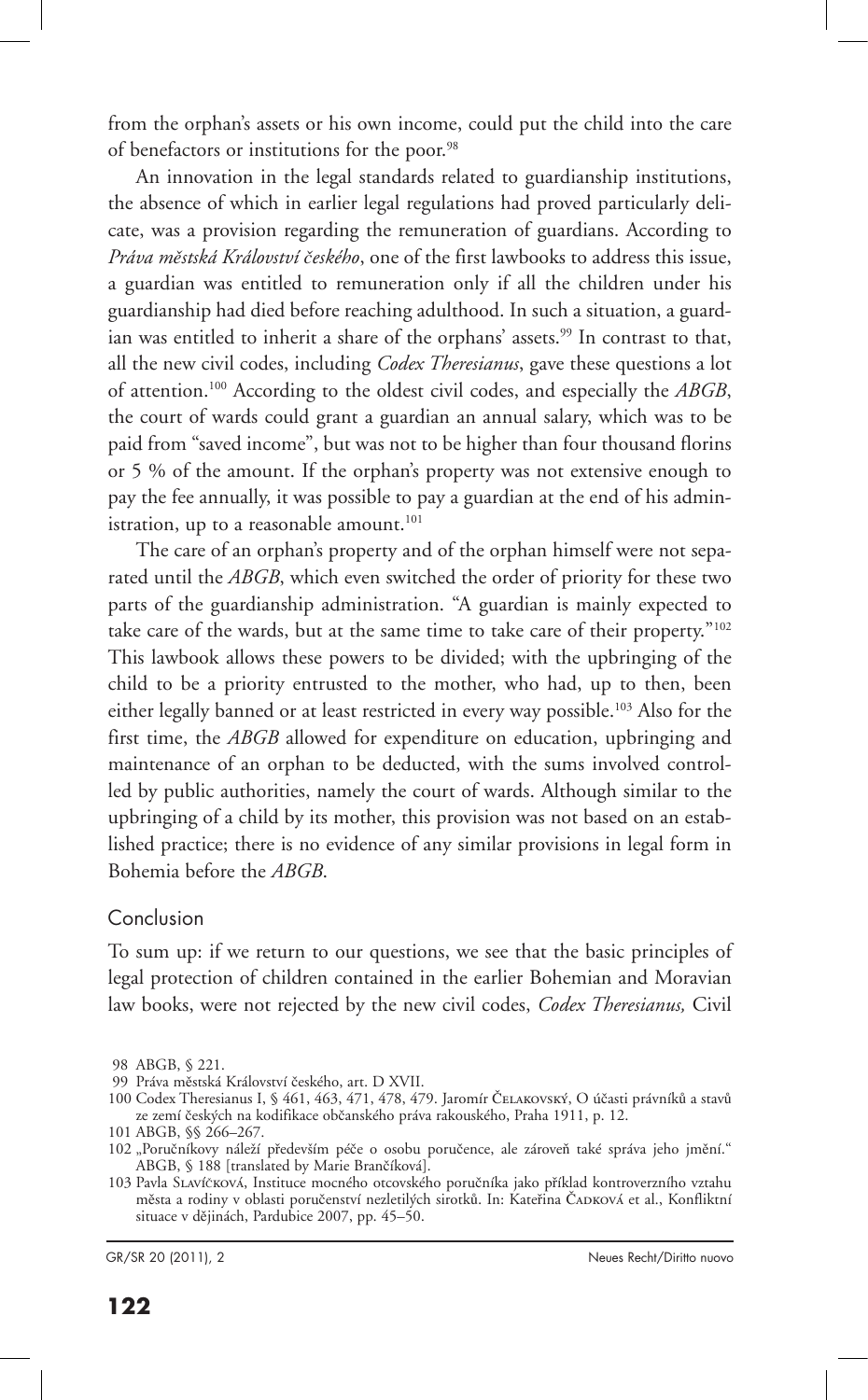code of Joseph II and the *Allgemeines bürgliches Gesetzbuch*. Indeed, it was rather the other way around – as Harrasowsky noted, "unter den Landrechten, die im *Codex Theresianus* benützt sind, überwiegt das böhmische [...]"104 However, to make a thorough investigation of the origins of the *ABGB*, one would have to compare all municipal and land laws very closely. As we have shown, in the matter of guardianship and legal protection of children, successive civil codes, including the *ABGB*, followed the customary practice of Bohemia and Moravia. Even though the legal institutions were newly formulated, systematized, and their contents supplemented with the requirements of modern times, many of them can be traced back to the Middle Ages.

We can observe a conspicuous movement in the relationship between men and women. Although one of the older Bohemian and Moravian municipal and land law books, *Práva městská Království českého*, granted the wife along with the father responsibility for raising children, a widow was allowed to exercise guardianship only until she remarried. It also required that the public authority designate co-guardians for the widow. Mothers did not get a full duty of personal care for their fatherless children until the Josephinian lawbook, and responsibility for managing their children's property came much later. We can conclude that the new civil codes, including *ABGB*, did not bring any fundamental change at all to the legislation on guardianship and paternal property. In this sense they served more to connect the old world with the new one, rather than the beginning of the nineteenth century with the present.

Pavla Slavíčková, Vormundschaft als Teil des Rechtsschutzes für Kinder in Böhmen und Mähren vor 1811

Der moderne Staat lässt jedem Kind ungeachtet seiner körperlichen und geistigen Unreife besondere Sicherheiten, Fürsorge und entsprechenden Rechtsschutz, insbesondere das Recht der Kinder auf ordentliche Erziehung, auf den Schutz seiner Interessen und seines Vermögens, zuteil werden. Der heutige Kinderschutz umschließt einen umfangreichen Katalog von Rechten, deshalb wird er in vielen Justizbereichen geregelt und man kann ihn folglich nicht unter einer Rechtsnorm subsummieren. Das System dieser Vorschriften basiert auf einer jahrhundertlangen Entwicklung, die im 18. Jahrhundert in die privatrechtlichen Kodifikationen mündete – vorbereitet durch den Codex Theresianus von 1766, der nie in Kraft trat, gefolgt vom Allgemeinen Bürgerlichen Gesetzbuch von 1786, später Josephinisches Gesetzbuch genannt, und schließlich dem Allgemeinen Bürgerlichen Gesetzbuch von 1811.

104 Codex Theresianus I, pp. 3, 19, 29.

GR/SR 20 (2011), 2 SLAVÍČKOVÁ: Guardianship as a Part of the Legal Protection of Children, 106-125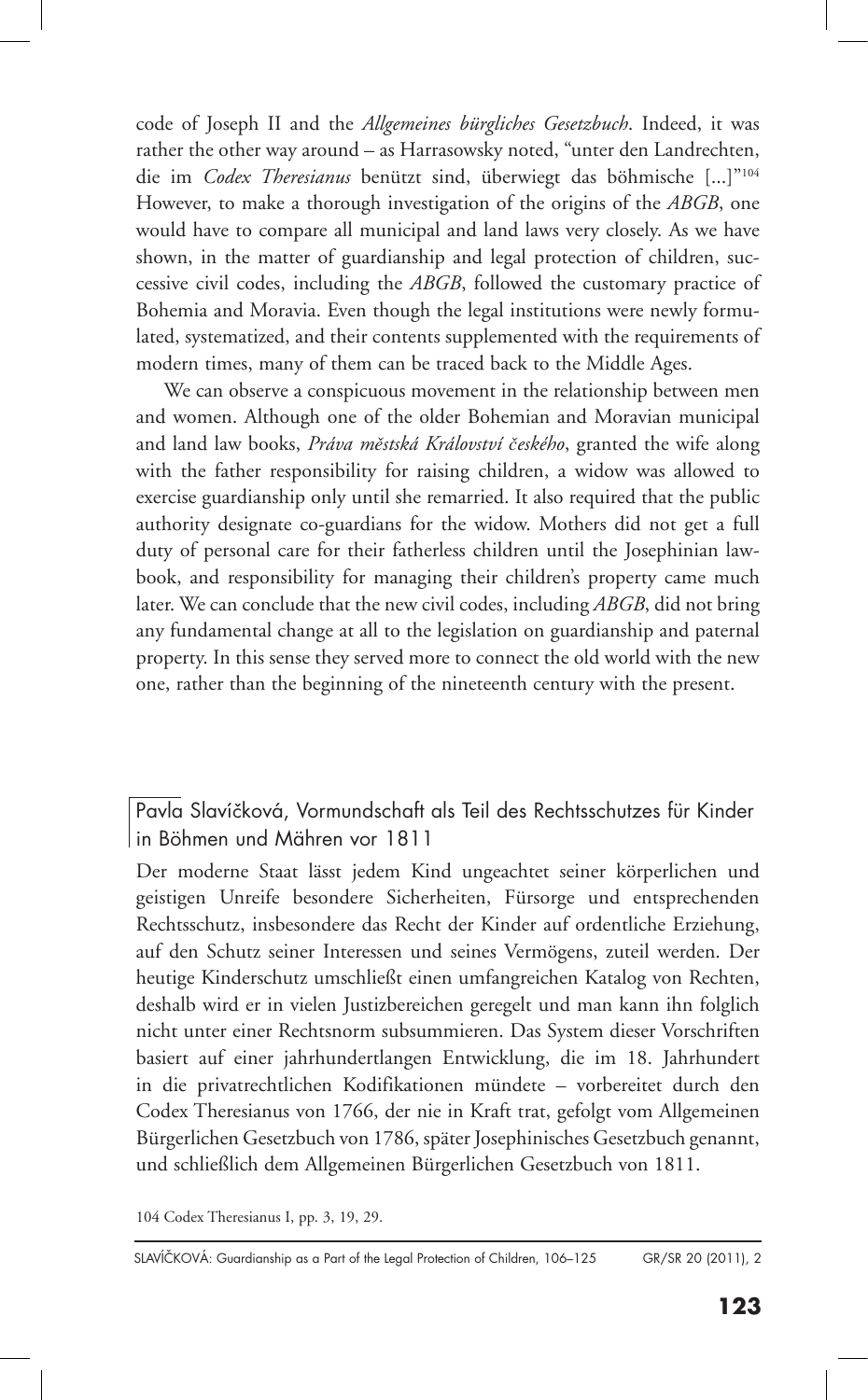Bis zum Inkrafttreten des Allgemeinen bürgerlichen Gesetzbuches galten in Böhmen ältere Rechtsvorschriften, die in der Zeit des Rechtspartikularismus entstanden waren. Es handelte sich dabei vor allem um die entsprechenden Vorschriften der Verneuerten Landesordnung aus dem Jahre 1627 (für das Königreich Böhmen) bzw. 1628 (für die Markgrafschaft Mähren) und der Sammlung des Stadtrechts aus dem Jahre 1579, die Pavel Kristian von Koldin zugeschrieben wird. Beide Kodifikationen stützten sich auf ältere Rechtsvorschriften, die Koldin zugeschriebene Sammlung auch auf das römische und kanonische Recht. Ab der Mitte des 17. Jahrhunderts hatten – gemäß der Vorschrift des Königs – beide Rechtssammlungen gegenseitige subsidiäre Geltung.

Die den Kinderschutz betreffenden Vorschriften galten in dieser Form im gesamten 17. und 18. Jahrhundert und bildeten als Grundpfeiler der in den böhmischen Ländern geltenden Rechtsordnung in der Zeit der Kodifizierung des bürgerlichen Rechts unter der Herrschaft von Maria Theresia und Joseph II. einen Teil der Quellen für die entsprechenden Vorschriften des Codex Theresianus und des Allgemeinen bürgerlichen Gesetzbuches. Erst in der Mitte des 19. Jahrhunderts versuchten Jaromir Celakovsky und nach ihm zu Beginn des 20. Jahrhunderts andere bedeutende tschechische Rechtshistoriker Jan Kapras, Valentin Urfus und Jaromir Stepan den Einfluss des Stadtrechts wieder zu betonen und aufzuwerten. Sie beschäftigten sich damit, inwiefern die Stadtrechte den Codex Theresianus vor allem im Bereich des Familienvermögensrechts, Erbrechts, der testamentarischen Nachfolge und auch im Gebiet der Vormundschaft und Vermögensversicherung der Familie beeinflusst hatten.

Ziel dieses Aufsatzes ist es, die Bestimmungen des Stadtrechts von Pavel Kristian Koldin und der Verneuerten Landesordnung mit jenen im nicht in Kraft getretenen Codex Theresianus und vor allem im Allgemeinen bürgerlichen Gesetzbuch im Bereich des Kinderschutzes zu vergleichen und den Blick auf die Handlungsspielräume der beteiligten Personen zu richten.

Pavla Slavíčková, L'istituto giuridico della tutela: un tassello della protezione legale dei minori in Boemia e Moravia prima del 1811 Lo Stato moderno assicura a ogni minore, indipendentemente dalla sua maturità fisica e mentale, precise garanzie, assistenza e tutela giuridica, in particolare il diritto all'educazione, alla tutela dei propri interessi e del proprio patrimonio. La tutela dell'infanzia che oggi conosciamo abbraccia un ampio ventaglio di diritti; nella misura in cui la sua regolamentazione ha luogo in ambiti giuridici diversi, è impossibile sussumerla sotto un'unica norma di legge. Il sistema